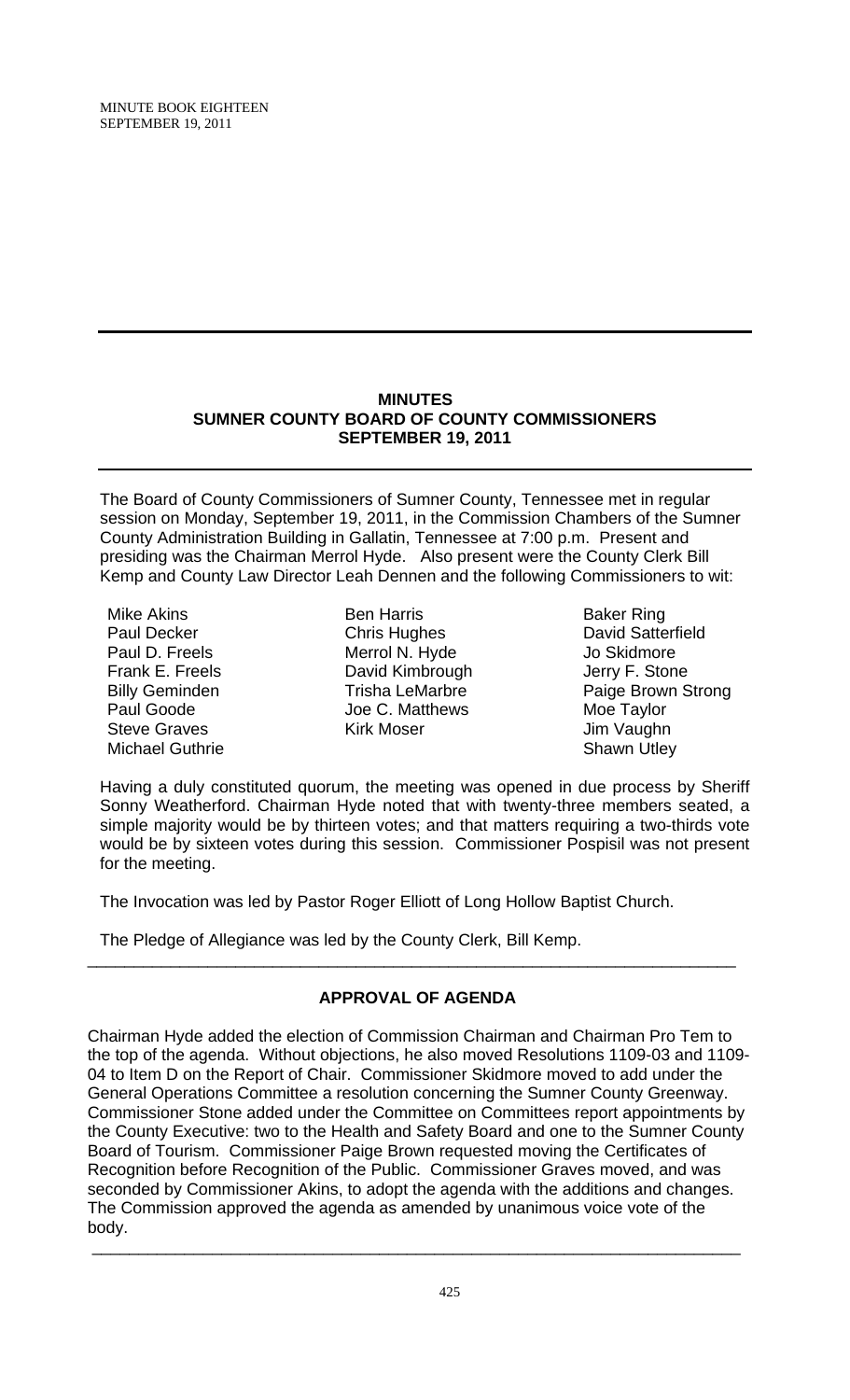## **ELECTION OF COMMISSION CHAIRMAN**

Chairman Hyde yielded the floor to County Clerk Bill Kemp who then recognized Commissioner Stone who reported that the Committee on Committees nominated Commissioner Hyde to serve another term as Commission Chairman. Commissioner LeMarbre nominated Commissioner Kimbrough for the position. Commissioner Akins moved, seconded by Commissioner Taylor, to cease nominations. The motion was approved by consensus.

Clerk Kemp announced that Commissioner Hyde is the green button and Commissioner Kimbrough the red button.

The electronic vote was recorded in the following manner:

|                 |   | <b>CHAIRMAN - HYDE - GREEN</b> | <b>KIMBROUGH - RED</b> |               |          |   |
|-----------------|---|--------------------------------|------------------------|---------------|----------|---|
| Akins           | N | Taylor                         |                        | Geminden      |          |   |
| Utley           | Y | Graves                         |                        | Satterfield   |          | N |
| F. Freels       | Y | <b>Matthews</b>                |                        | <b>Harris</b> |          | N |
| Ring            | N | <b>Brown Strong</b>            | N                      | Vaughn        |          | Y |
| LeMarbre        | N | Moser                          |                        | <b>Decker</b> |          |   |
| Hyde            | Y | Hughes                         | N                      | Kimbrough     |          | N |
| Goode           | N | Skidmore                       |                        | P. Freels     |          |   |
| <b>Stone</b>    | Y | Guthrie                        |                        |               |          |   |
| <b>CHAIRMAN</b> |   | Yes: 14                        | <b>No: 9</b>           | Abs: 0        | 07:06 PM |   |

 Chairman Hyde was elected as Commission Chairman for the 2011-12 year. \_\_\_\_\_\_\_\_\_\_\_\_\_\_\_\_\_\_\_\_\_\_\_\_\_\_\_\_\_\_\_\_\_\_\_\_\_\_\_\_\_\_\_\_\_\_\_\_\_\_\_\_\_\_\_\_\_\_\_\_\_\_\_\_\_\_\_\_\_

# **ELECTION OF CHAIRMAN PRO TEM**

Commissioner LeMarbre nominated Commissioner Decker to serve as Chairman Pro Tem. Commissioner Vaughn moved, seconded by Commissioner Taylor, to cease nominations and approve Commissioner Decker as Chairman Pro Tem. The motion was approved unanimously.

\_\_\_\_\_\_\_\_\_\_\_\_\_\_\_\_\_\_\_\_\_\_\_\_\_\_\_\_\_\_\_\_\_\_\_\_\_\_\_\_\_\_\_\_\_\_\_\_\_\_\_\_\_\_\_\_\_\_\_\_\_\_\_\_\_\_\_\_\_

# **APPROVAL OF MINUTES**

The minutes for the meeting of this body held on August 15, 2011, and recorded in the office of the Clerk, Bill Kemp, were approved by voice vote after Commissioner Skidmore made the motion, seconded by Commissioner Graves.

Chairman Hyde noted that the commissioners received the monthly veteran's report in their packets.

\_\_\_\_\_\_\_\_\_\_\_\_\_\_\_\_\_\_\_\_\_\_\_\_\_\_\_\_\_\_\_\_\_\_\_\_\_\_\_\_\_\_\_\_\_\_\_\_\_\_\_\_\_\_\_\_\_\_\_\_\_\_\_\_\_\_\_\_\_\_

Commissioner Harris read the following resolution into the record:

## **A RESOLUTION PROCLAIMING THE WEEK OF OCTOBER 3, 2011 AS "NATIONAL FIRE PREVENTION WEEK"**

**WHEREAS**, Sumner County hereby designates the Week of October 3, 2011 as "National Fire Prevention Week" in our county and encourages residents, children and parents, teachers and firefighters gain the necessary knowledge: "KNOWING WHAT TO DO" through attending or teaching programs that can and will save your life or the life of someone near and dear, because once a fire starts there's no time to develop a plan; and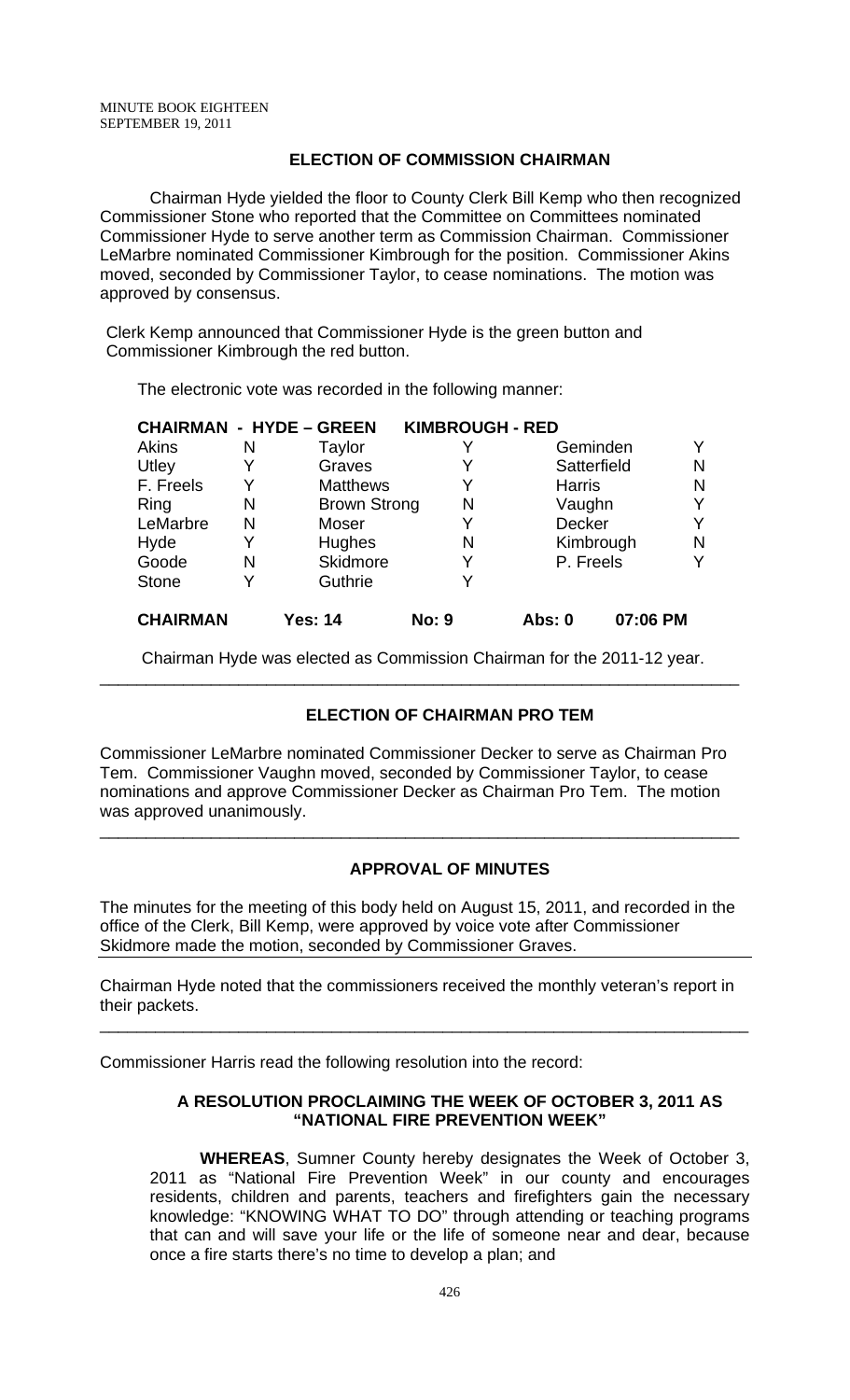**WHEREAS**, the history of National Fire Prevention Week has its roots in the Great Chicago Fire, which occurred on October 8, 1871, and this tragic conflagration killed some 300 people, left 100,000 homeless and destroyed more than 17,000 structures; and

**WHEREAS**, during the past year, our various city and volunteer fire departments have responded to numerous emergency incidents: including fire, accident, medical needs and many other public safety concerns; and

**WHEREAS**, every day firefighters and emergency personnel put their lives on the line in various situations and save the lives of those in need; and

**WHEREAS**, each year in the United States an estimated 2,800 children age 14 or younger are injured and 850 killed in residential fires, of these children, over 40 percent are under the age of five, 70 percent are under the age of 10.

**NOW, THEREFORE, BE IT RESOLVED** by this body, that the week of October 3, 2011 be designated as "National Fire Prevention Week" in Sumner County and encourages that residents, children and parents, teachers and firefighters to develop a fire safety plan; and

**BE IT FURTHER RESOLVED,** that a copy of this resolution be spread on the minutes of this body and made a permanent part of the record and this body further thanks all firefighters and emergency personnel for their dedication and service to others.

\_\_\_\_\_\_\_\_\_\_\_\_\_\_\_\_\_\_\_\_\_\_\_\_\_\_\_\_\_\_\_\_\_\_\_\_\_\_\_\_\_\_\_\_\_\_\_\_\_\_\_\_\_\_\_\_\_\_\_\_\_\_\_\_

Upon motion of Commissioner Harris, seconded by Commissioner Satterfield, the Commission approved the certificate recognizing Fire Prevention Week.

\_\_\_\_\_\_\_\_\_\_\_\_\_\_\_\_\_\_\_\_\_\_\_\_\_\_\_\_\_\_\_\_\_\_\_\_\_\_\_\_\_\_\_\_\_\_\_\_\_\_\_\_\_\_\_\_\_\_\_\_\_\_\_\_

Commissioner Taylor read the following resolution into the record:

# **A RESOLUTION HONORING MISS MCKENZIE TUTTLE**

**WHEREAS,** Miss McKenzie Tuttle, an eighth grader at Westmoreland Middle School, won the state competition spelling bee and went on to place second in the National Spelling Bee Competition; and

**WHEREAS,** Miss Tuttle, strived for excellence and thanks to her dedication and hard work, was rewarded by the victories she achieved; and

 **WHEREAS,** Miss Tuttle's accomplishments have brought honor to herself, her school and our county and her efforts are an inspiration to all and she should be commended for her hard work and dedication.

 **NOW, THEREFORE BE IT RESOLVED** by the Sumner County Board of County Commissioners meeting in regular session on this the  $19<sup>th</sup>$  day of September, 2011 that this body does hereby congratulate Miss McKenzie Tuttle for her outstanding achievements and success at the National Spelling Bee Competition; and

**BE IT FURTHER RESOLVED** that this resolution shall be spread on the minutes of this body and the Clerk is to furnish a copy of this resolution to Miss McKenzie Tuttle.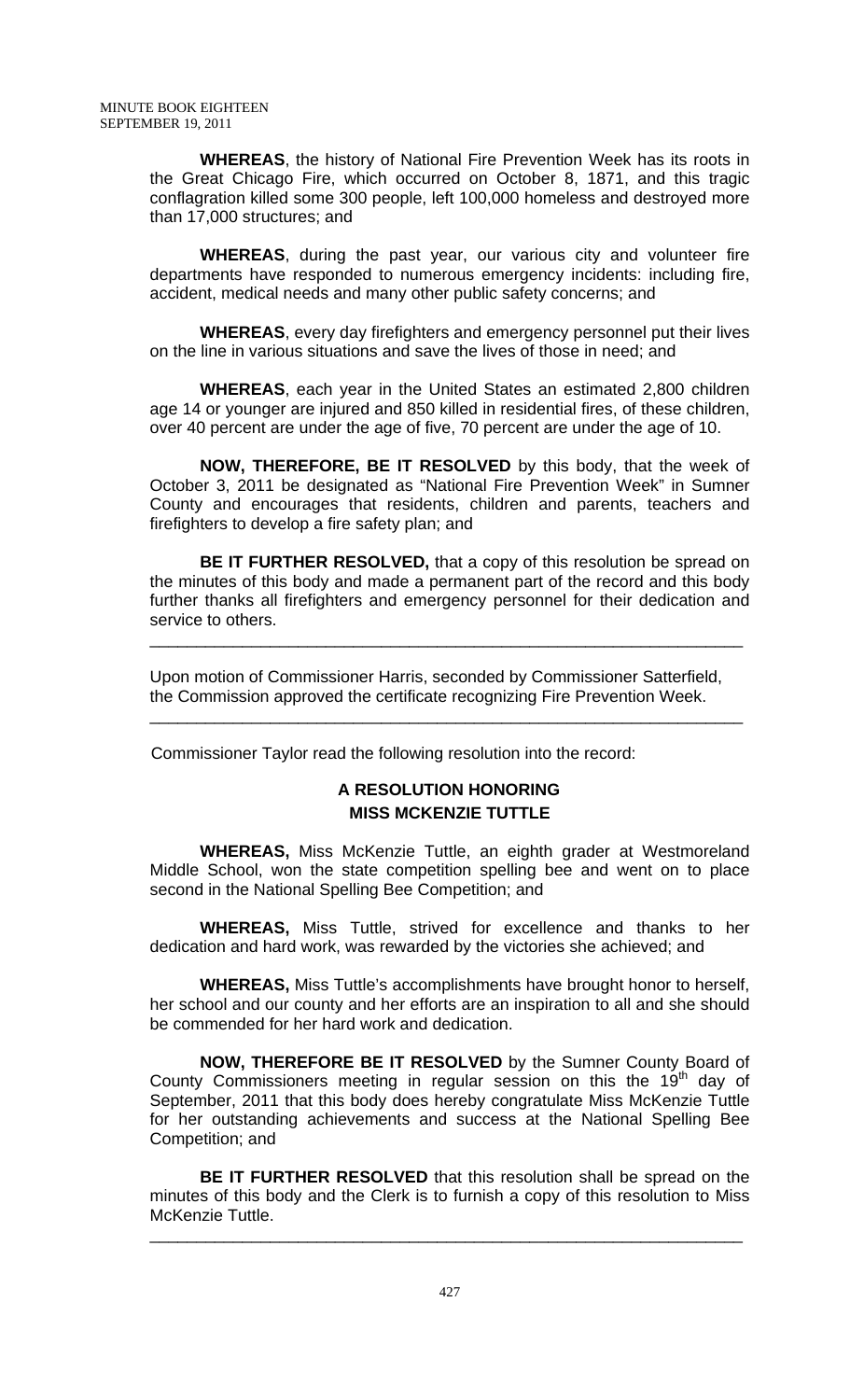Upon motion of Commissioner Taylor, seconded by Commissioner Akins, the Commission approved the certificate recognizing Miss. Tuttle.

\_\_\_\_\_\_\_\_\_\_\_\_\_\_\_\_\_\_\_\_\_\_\_\_\_\_\_\_\_\_\_\_\_\_\_\_\_\_\_\_\_\_\_\_\_\_\_\_\_\_\_\_\_\_\_\_\_\_\_\_\_\_\_\_

Commissioner Akins read the following resolution into the record:

## **A RESOLUTION HONORING THE WESTMORELAND MIDDLE SCHOOL JUNIOR BETA CLUB**

**WHEREAS,** the Westmoreland Middle School Junior Beta Club Living Literature team has been named national champions for the third time in the last four years; and

**WHEREAS,** the Westmoreland Middle School Junior Beta Club Living Literature team is composed of Lauren Calvert, Chase Troutt, Brandon Hudson, Morgan Hall, McKenzie Tuttle, Presley Birdwell, Caleb Scholl, Tanner Troutt, Caleb Graves, and Adrianne Anderson; and

**WHEREAS,** the Westmoreland Middle School Junior Beta Club Living Literature team has well represented themselves through their diligence and effort and in so doing, have been an inspiration to others throughout this county and has brought honor to themselves, their school and Sumner County by their performance.

**NOW, THEREFORE BE IT RESOLVED** by the Sumner County Board of County Commissioners meeting in regular session on this the  $19<sup>th</sup>$  day of September, 2011, that this body does hereby congratulate and commend the Westmoreland Middle School Junior Beta Club Living Literature team for their outstanding season; and

**BE IT FURTHER RESOLVED** that this resolution is to be spread on the minutes of this body and the Clerk is to furnish a copy of this resolution to the Westmoreland Middle School Junior Beta Club Living Literature team.

\_\_\_\_\_\_\_\_\_\_\_\_\_\_\_\_\_\_\_\_\_\_\_\_\_\_\_\_\_\_\_\_\_\_\_\_\_\_\_\_\_\_\_\_\_\_\_\_\_\_\_\_\_\_\_\_\_\_\_\_\_\_\_\_

Upon motion of Commissioner Akins, seconded by Commissioner Taylor, the Commission approved the certificate recognizing Westmoreland Middle School Junior Beta Club.

\_\_\_\_\_\_\_\_\_\_\_\_\_\_\_\_\_\_\_\_\_\_\_\_\_\_\_\_\_\_\_\_\_\_\_\_\_\_\_\_\_\_\_\_\_\_\_\_\_\_\_\_\_\_\_\_\_\_\_\_\_\_\_\_

Commissioner Vaughn read the following resolution into the record:

# **A RESOLUTION HONORING ASSISTANT DISTRICT ATTORNEY WAYNE HYATT**

**WHEREAS,** Mr. Wayne Hyatt, Assistant District Attorney General for the 18<sup>th</sup> Judicial District which represents Sumner County is retiring after over three decades of service to our county; and

**WHEREAS,** Mr. Hyatt was licensed to practice law in 1976 and through his years of service has become Sumner County's longest-serving prosecutor serving thirty-two years and during his tenure has provided aid to our citizens, strived to enforce laws and diligently fight for the victims of crime; and

**WHEREAS,** Mr. Hyatt is to be commended and recognized for his diligent service and dedication to the citizens of Sumner County and for the outstanding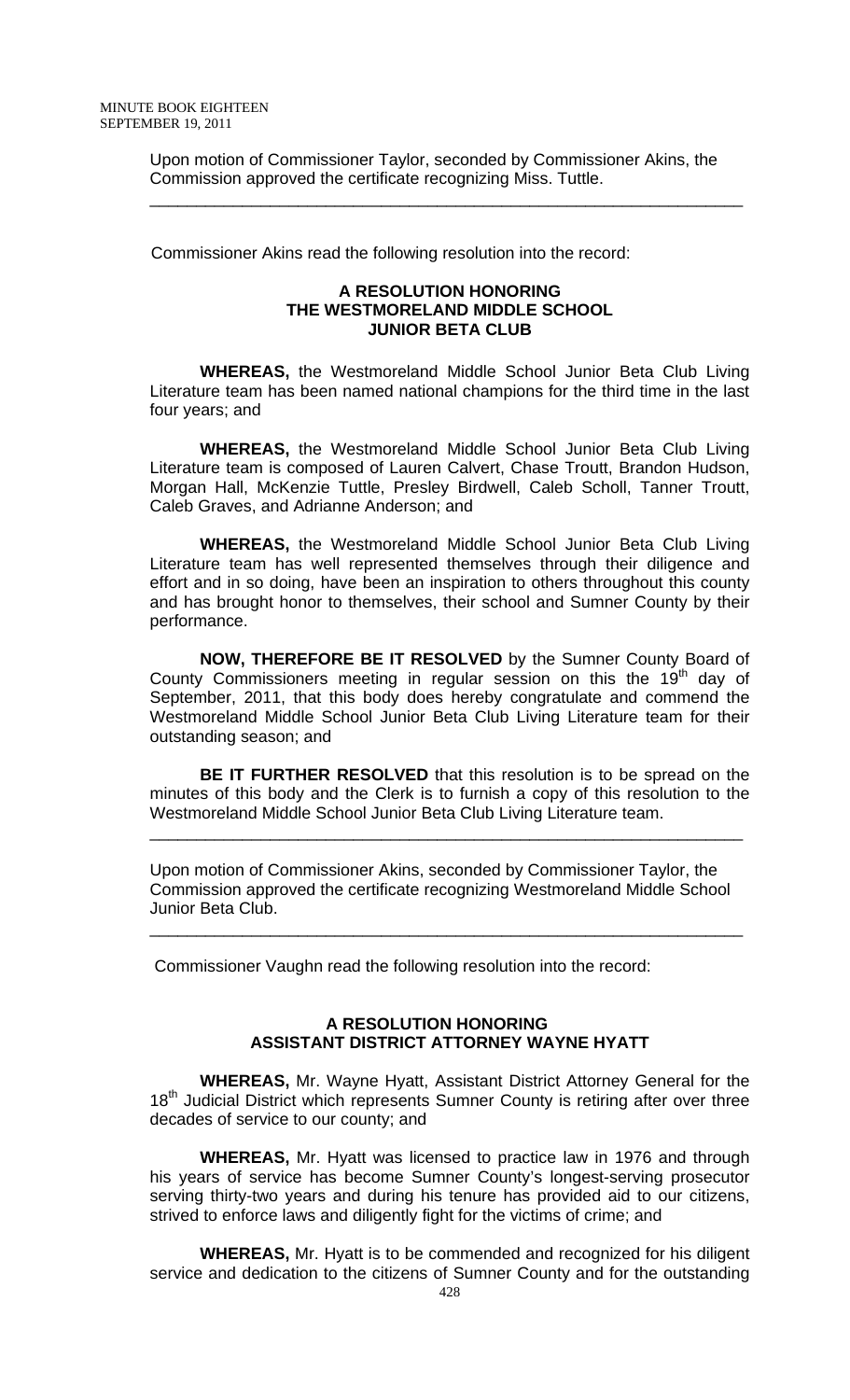assistance he provided to countless people throughout the many decades of work.

**NOW, THEREFORE BE IT RESOLVED** by the Sumner County Board of County Commissioners meeting in regular session on this the  $19<sup>th</sup>$  day of September, 2011, that this body does hereby express its appreciation and gratitude for the many years of service and dedication of Mr. Hyatt and this body urges all the citizens of Sumner County to acknowledge the accomplishments and contributions made by Mr. Hyatt to Sumner County and to our state; and

**BE IT FURTHER RESOLVED** that this resolution shall be spread on the minutes of this body and the Clerk is to furnish a copy of this resolution to Mr. Wayne Hyatt.

\_\_\_\_\_\_\_\_\_\_\_\_\_\_\_\_\_\_\_\_\_\_\_\_\_\_\_\_\_\_\_\_\_\_\_\_\_\_\_\_\_\_\_\_\_\_\_\_\_\_\_\_\_\_\_\_\_\_\_\_\_\_\_\_

Upon motion of Commissioner Vaughn, seconded by Commissioner Matthews, the Commission approved the certificate recognizing Mr. Wayne Hyatt.

\_\_\_\_\_\_\_\_\_\_\_\_\_\_\_\_\_\_\_\_\_\_\_\_\_\_\_\_\_\_\_\_\_\_\_\_\_\_\_\_\_\_\_\_\_\_\_\_\_\_\_\_\_\_\_\_\_\_\_\_\_\_\_\_

## **CONSENT AGENDA**

Upon motion of Commissioner Frank Freels, seconded by Commissioner Matthews, the Commission voted by unanimous voice vote to approve the following items on the Consent Agenda:

## **1109-06 A RESOLUTION TO REQUEST UNCLAIMED BALANCE OF ACCOUNTS REMITTED TO STATE TREASURER UNDER UNCLAIMED PROPERTY ACT**

**WHEREAS,** Tennessee Code Annotated Section 66-29-102 and Section 66-29-123, as amended by Public Chapter 401, Acts of 1985, provide that a municipality or county in Tennessee may request payment for the unclaimed balance of funds reported and remitted by or on behalf of the local government and it agencies if it exceeds \$100, less a proportionate share of the cost of administering the program; and

**WHEREAS,** Sumner County and/or its agencies have remitted unclaimed accounts to the State Treasurer in accordance with the Uniform Disposition of Unclaimed Property Act; and

**WHEREAS,** Sumner County agrees to meet all of the requirements of Tennessee Code Annotated Section 66-29-101 et seq. and to accept liability for future claims against accounts represented in funds paid to it and to submit an annual report of claims received on these accounts to the State Treasurer by September 1 each year; and

**WHEREAS,** it is agreed that this local government will retain a sufficient amount to insure prompt payment of allowed claims without deduction for administrative costs or service charge and that the balance of funds will be deposited in this local government's general fund.

**THEREFORE, BE IT RESOLVED** that the Sumner County Board of Commissioners requests the State Treasurer to pay the unclaimed balance of funds to it in accordance with the provisions of Tennessee Code Annotated Section 66-29-121 with a list of remittances made by or on behalf of the local government and its agencies as attached; and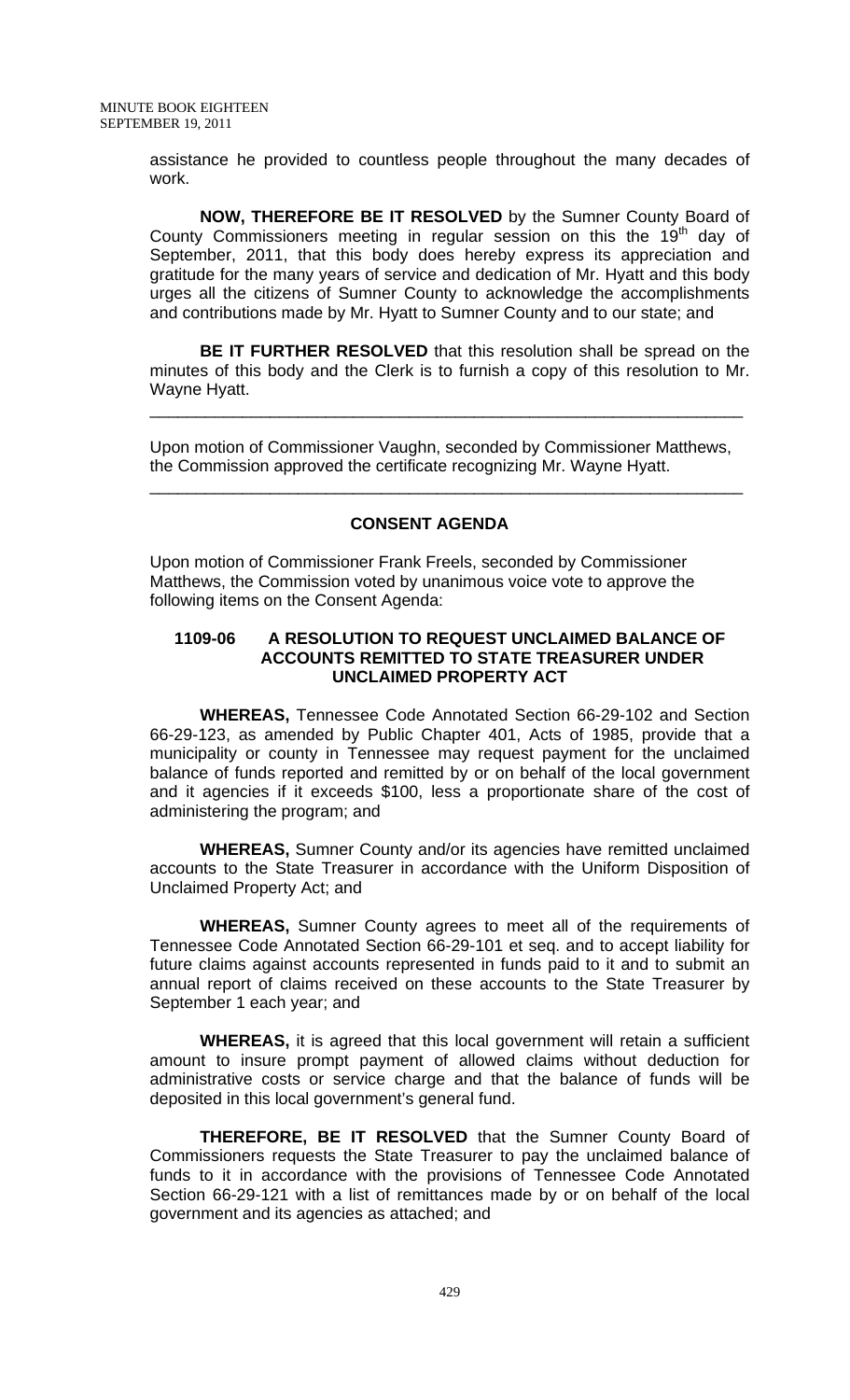**BE IT FURTHER RESOLVED** that as this body composed of 24 members, meeting in regular session on the  $19<sup>th</sup>$  day of September, 2011, does hereby adopt and certify this resolution for submission to the State of Tennessee.

\_\_\_\_\_\_\_\_\_\_\_\_\_\_\_\_\_\_\_\_\_\_\_\_\_\_\_\_\_\_\_\_\_\_\_\_\_\_\_\_\_\_\_\_\_\_\_\_\_\_\_\_\_\_\_\_\_\_\_\_\_\_\_\_

## **1109-07 A RESOLUTION APPROPRIATING \$10,000.00 IN PASS-THROUGH FUNDS FOR THE "WALK ACROSS SUMNER" PROGRAM TO THE OFFICE OF THE COUNTY EXECUTIVE**

 **BE IT RESOLVED** by the Sumner County Board of County Commissioners meeting in regular session on this the 19<sup>th</sup> day of September, 2011, that this body hereby appropriates \$10,000.00 in pass-through funds for the "Walk Across Sumner" program to the office of the County Executive as shown on the attachment herewith.

## **1109-08 A RESOLUTION APPROPRIATING \$1,000.00 IN PASS-THROUGH FUNDS FOR PROFESSIONAL DESIGNATIONS FOR THE ASSESSOR OF PROPERTY DEPARTMENT**

\_\_\_\_\_\_\_\_\_\_\_\_\_\_\_\_\_\_\_\_\_\_\_\_\_\_\_\_\_\_\_\_\_\_\_\_\_\_\_\_\_\_\_\_\_\_\_\_\_\_\_\_\_\_\_\_\_\_\_\_\_\_\_\_

**BE IT RESOLVED** by the Sumner County Board of County Commissioners meeting in regular session on this the  $19<sup>th</sup>$  day of September, 2011, that this body hereby appropriates \$1,000.00 in pass-through funds for professional designations for the Assessor of Property Department as shown on the attachment herewith.

# **1109-09 A RESOLUTION APPROPRIATING \$35,000.00 DONATION FROM THE CITY OF GALLATIN FOR BOOKS FOR THE GALLATIN LIBRARY**

\_\_\_\_\_\_\_\_\_\_\_\_\_\_\_\_\_\_\_\_\_\_\_\_\_\_\_\_\_\_\_\_\_\_\_\_\_\_\_\_\_\_\_\_\_\_\_\_\_\_\_\_\_\_\_\_\_\_\_\_\_\_\_\_

**BE IT RESOLVED** by the Sumner County Board of County Commissioners meeting in regular session on this the 19th day of September, 2011, that this body hereby appropriates \$35,000.00 donation from the City of Gallatin for books for the Gallatin Library as shown on the attachment herewith.

# **1109-10 A RESOLUTION APPROPRIATING UP TO \$6,470.00 FROM 2010 BOND FUNDS FOR COMPLETION OF RENOVATION AT THE COURTHOUSE**

\_\_\_\_\_\_\_\_\_\_\_\_\_\_\_\_\_\_\_\_\_\_\_\_\_\_\_\_\_\_\_\_\_\_\_\_\_\_\_\_\_\_\_\_\_\_\_\_\_\_\_\_\_\_\_\_\_\_\_\_\_\_\_\_

 **BE IT RESOLVED** by the Sumner County Board of County Commissioners meeting in regular session on this the  $19<sup>th</sup>$  day of September, 2011, that this body hereby appropriates up to \$6,470.00 from the 2010 Bond Funds for completion of the renovation at the courthouse.

\_\_\_\_\_\_\_\_\_\_\_\_\_\_\_\_\_\_\_\_\_\_\_\_\_\_\_\_\_\_\_\_\_\_\_\_\_\_\_\_\_\_\_\_\_\_\_\_\_\_\_\_\_\_\_\_\_\_\_\_\_\_\_\_

### **1109-11 A RESOLUTION DECLARING ITEMS FROM EMERGENCY MANAGEMENT AGENCY AS SURPLUS OR SALVAGE AND AUTHORIZING DISPOSAL OR SALE OF SAME PURSUANT TO EXISITING POLICIES AND PROCEDURES**

 **BE IT RESOLVED** by the Sumner County Board of County Commissioners meeting in regular session on this the  $19<sup>th</sup>$  day of September, 2011 that this body does hereby declares various items from Emergency Management Agency as surplus or salvage and authorizes the same pursuant to state law and existing policies and procedures as shown on the attachment herewith.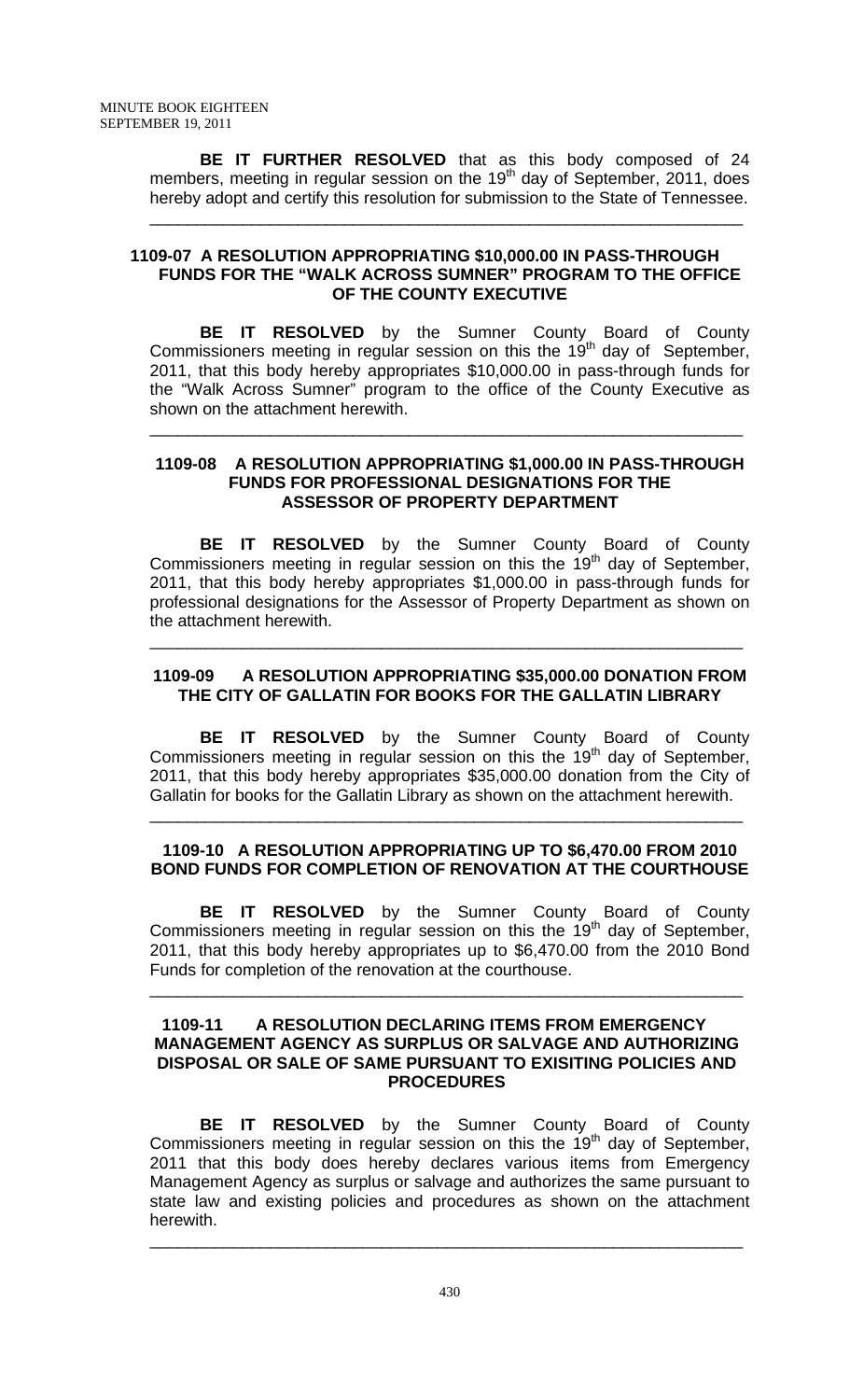# **RECOGNITION OF THE PUBLIC**

 Chairman Hyde opened the floor to allow the public to speak concerning any matter on the agenda, stating she did not see the need for many of the programs.

Jeanne Towe of Centerpoint Road in Hendersonville thanked the commissioners for not raising taxes.

Those who spoke in favor of providing additional funding to the Board of Education 2011-12 Budget were as follows:

Kaitiye Beegle of 245 Indian Lake Boulevard in Hendersonville Brandon Denney of 103 Cardin Street in Hendersonville Michael Hurdle of 127 Pin Oak Drive in Hendersonville Brandon Kemp of 1019 Crossbow Drive in Hendersonville and student at Station Camp High School MeriAllen Krueger of 121 Windham Circle in Hendersonville and a student in the school system Caroline Krueger of 121 Windham Circle in Hendersonville William Hooper 101 Nancy Drive in White House and a graduate of the school system stated that increasing property taxes for schools creates economic prosperity. Mike Fussell of 128 Island Drive in Hendersonville Don Long, Chairman of the Board of Education

Jeanette Jackson of 115 Woodyside Drive in Hendersonville spoke on behalf of keeping the bookkeepers in the school system.

Makayla White of 282 Lakeside Park Drive in Hendersonville spoke on restoring funding for the EB Wilson school.

Those who spoke in favor of restoring funding to the adult education program were as follows:

Esther Wright of 704 Jessica Taylor Drive in Madison, Tennessee David Leonard of 813 Spencer Avenue in Gallatin Gary Bewley of 541 Murray Street in Gallatin Cassie Hounsher of 115 Coarsey Boulevard in Hendersonville Heather Murrell 134 Iris Drive in Hendersonville Dr. Alzenia Walls of 345 Remington Avenue in Gallatin and President of the Sumner County Education Association Joe Salter 659 Lindsey Hollow Drive in Gallatin Mike Needel of 201 Pond Drive in Gallatin and a career counselor for veterans Krista Wright an employee of the Legal Aid Society of Middle Tennessee

With no one else wishing to speak, recognition of the public was closed.

Commissioner Moser introduced the following resolution and moved for its approval. The motion was seconded by Commissioner Paul Freels

\_\_\_\_\_\_\_\_\_\_\_\_\_\_\_\_\_\_\_\_\_\_\_\_\_\_\_\_\_\_\_\_\_\_\_\_\_\_\_\_\_\_\_\_\_\_\_\_\_\_\_\_\_\_\_\_\_\_\_\_\_\_\_\_\_\_\_\_\_

## **1109-03 A RESOLUTION AMENDING THE GENERAL CAPITAL PROJECTS BUDGET FOR \$576,782 .00**

**WHEREAS,** \$500,000.00 is budgeted as a contribution from the Sumner County School System for its portion of the school bus replacements for the 2011-2012 fiscal year; and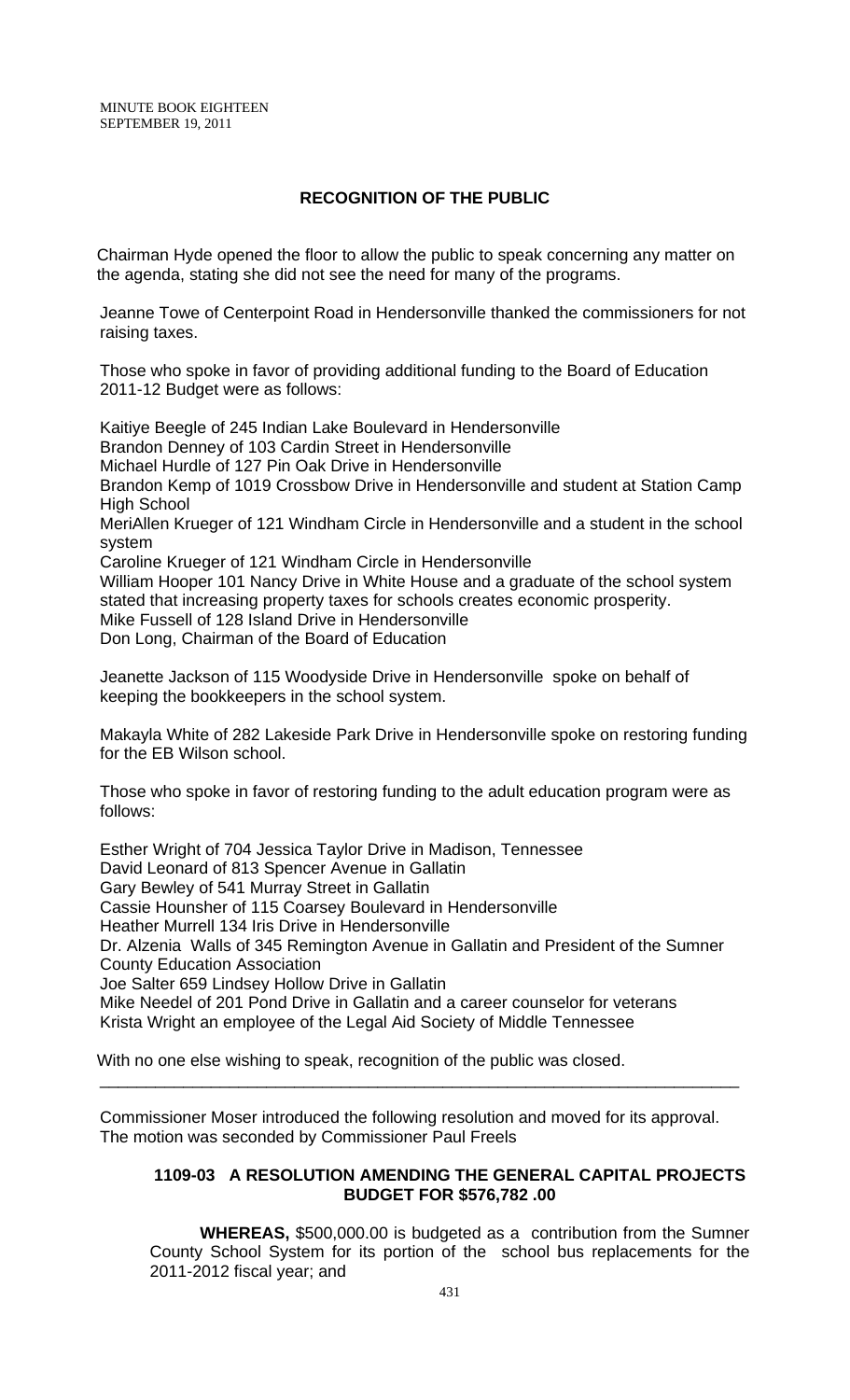**WHEREAS,** the County General Capital Projects Fund is estimated to have adequate resources without the aforementioned contribution; and

**WHEREAS,** this body has found it advantageous to cover the School System's share of the bus replacements; and

**WHEREAS,** the School System has \$76,782.00 of needed capital items in its 2011-2012 budget; and

**WHEREAS,** the General Capital Projects Fund is estimated to have adequate resources to pay for the aforementioned capital items;

**WHEREAS,** this body has found it advantageous to pay for the \$76,782.00 of the School System's needed capital items; and

**WHEREAS,** by this action the Sumner County Board of County Commissioners, with the above actions, will free up \$576,782.00 of the resources allocated to the School System for other endeavors;

**THEREFORE, BE IT RESOLVED** by the Sumner County Board of County Commissioners meeting in regular session on this the  $19<sup>th</sup>$  day of September, 2011 that this body does hereby amend the General Capital Projects for the 2011-2012 fiscal year as follows:

|                 |                                                         | Increase/        |  |
|-----------------|---------------------------------------------------------|------------------|--|
| Account Numbers | Description                                             | (Decrease)       |  |
| 48130           | Contributions (for School Buses)                        | \$ (500,000.00)  |  |
| 91300-          | <b>Education Capital Projects -</b>                     |                  |  |
| 711-513         | <b>Furniture and Fixtures</b>                           | 76,782.00        |  |
| 34585           | Budgeted Ending Balance/Restricted For Capital Projects | \$ (576, 782.00) |  |
|                 |                                                         |                  |  |
|                 |                                                         |                  |  |

The electronic vote was recorded in the following manner:

| 1109-03      |   | <b>Yes: 23</b>      | <b>No: 0</b> | Abs: 0        | 08:25 PM |
|--------------|---|---------------------|--------------|---------------|----------|
| <b>Stone</b> | Y | Guthrie             | Y            |               |          |
| Goode        |   | Skidmore            | Y            | P. Freels     | Y        |
| Hyde         | Y | Hughes              | Y            | Kimbrough     | Y        |
| LeMarbre     |   | Moser               | Y            | Decker        | Y        |
| Ring         |   | <b>Brown Strong</b> | Y            | Vaughn        | Y        |
| F. Freels    |   | <b>Matthews</b>     | Y            | <b>Harris</b> | Y        |
| Utley        | Y | Graves              | Y            | Satterfield   | Y        |
| <b>Akins</b> |   | Taylor              |              | Geminden      |          |

Chairman Hyde declared the resolution approved by the body.

Commissioner Moser introduced the following resolution and moved for its approval. The motion was seconded by Commissioner Vaughn.

\_\_\_\_\_\_\_\_\_\_\_\_\_\_\_\_\_\_\_\_\_\_\_\_\_\_\_\_\_\_\_\_\_\_\_\_\_\_\_\_\_\_\_\_\_\_\_\_\_\_\_\_\_\_\_\_\_\_\_\_\_\_\_

## **1109-04 A RESOLUTION MAKING APPROPRIATIONS FOR THE SUMNER COUNTY SCHOOL DEPARTMENT FOR THE FISCAL YEAR BEGINNING JULY 1, 2011 AND ENDING JUNE 30, 2012**

**BE IT RESOLVED** by the Board of County Commissioners of Sumner County, Tennessee, assembled in regular session on the  $19<sup>th</sup>$  day of September 2011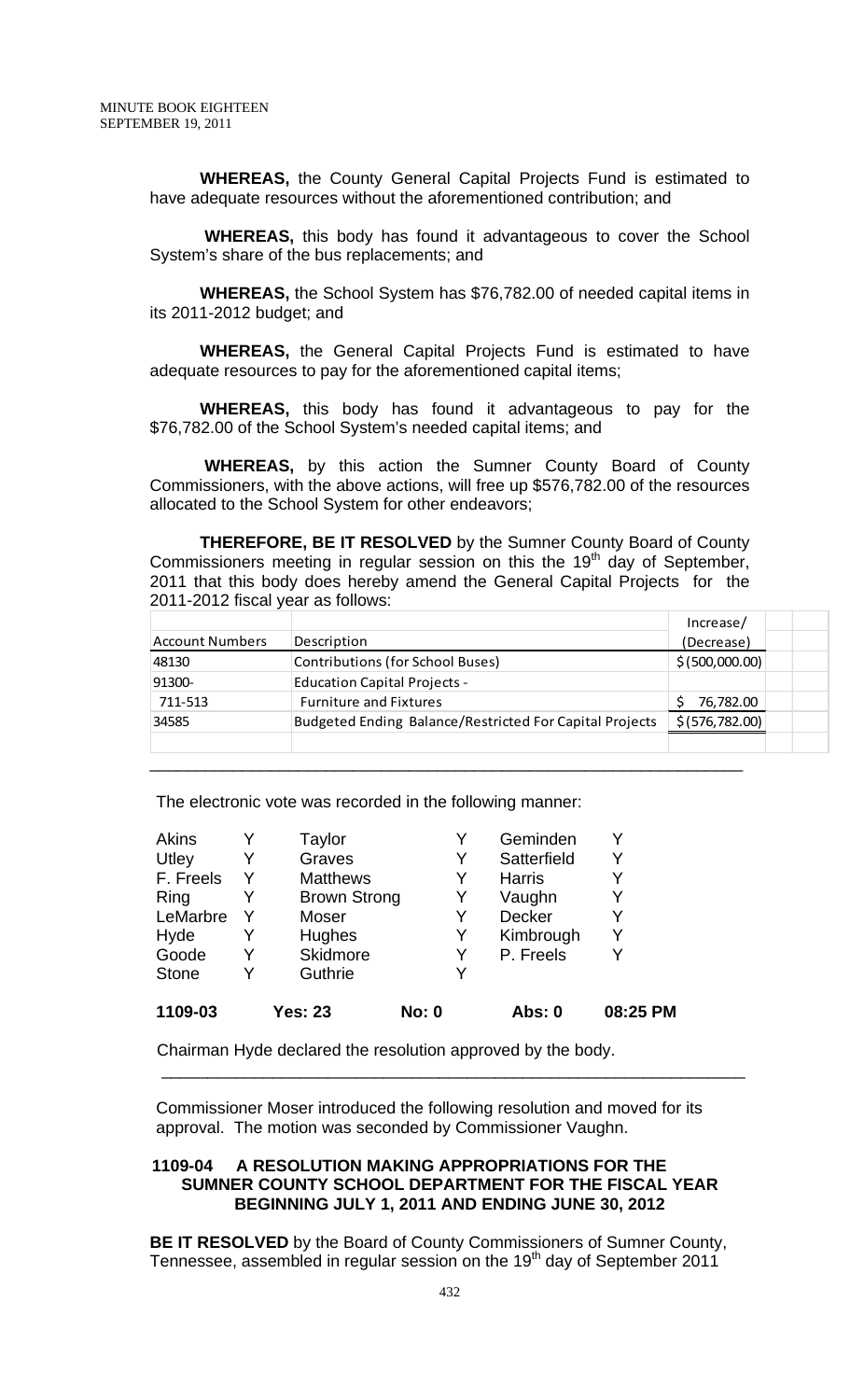that the amounts hereafter set out are hereby appropriated for the purpose of meeting the expenses of Sumner County Schools during the fiscal year beginning July 1, 2011 and ending June 30, 2012 according to the following schedule

| General Purpose School Fund                    |                   |             |
|------------------------------------------------|-------------------|-------------|
| Instruction                                    |                   |             |
| Regular Instruction Program                    | $\boldsymbol{\$}$ | 93,947,612  |
| Alternative Instruction Program                |                   | 1,669,221   |
| Special Education Program                      |                   | 19,010,654  |
| <b>Vocational Education Program</b>            |                   | 9,486,090   |
| <b>Adult Education Program</b>                 |                   | 476,369     |
| <b>Support Services</b>                        |                   |             |
| Attendance                                     |                   | 357,970     |
| <b>Health Services</b>                         |                   | 1,018,396   |
| Other Student Support                          |                   | 4,729,283   |
| Regular Instruction Program                    |                   | 6,153,233   |
| Alternative Instruction Program                |                   | 356,009     |
| Special Education Program                      |                   | 1,630,153   |
| <b>Vocational Education Program</b>            |                   | 192,758     |
| <b>Adult Education Program</b>                 |                   | 306,802     |
| Board of Education                             |                   | 4,866,518   |
| Office of the Superintendent                   |                   | 822,185     |
| Office of the Principal                        |                   | 12,491,972  |
| <b>Fiscal Services</b>                         |                   | 1,095,554   |
| Humans Services (Resources)/Personnel          |                   | 474,445     |
| Operation of Plant                             |                   | 13,354,652  |
| Maintenance of Plant                           |                   | 4,601,067   |
| Transportation                                 |                   | 8,122,734   |
| Central and Other                              |                   | 918,271     |
| <b>Operation of Non-Instructional Services</b> |                   |             |
| <b>Food Services</b>                           |                   | 22,125      |
| <b>Community Services</b>                      |                   | 1,513,807   |
| Early Childhood Education                      |                   | 90,039      |
| Capital Outlay                                 |                   |             |
| Regular Capital Outlay                         |                   | 617,134     |
| Debt Service                                   |                   |             |
| <b>Education Debt Service</b>                  |                   | 45,627      |
| <b>Other Uses</b>                              |                   |             |
| Transfers to Other Funds                       |                   | 5,000       |
| <b>Total General Purpose School Fund</b>       | $\$\$             | 188,375,680 |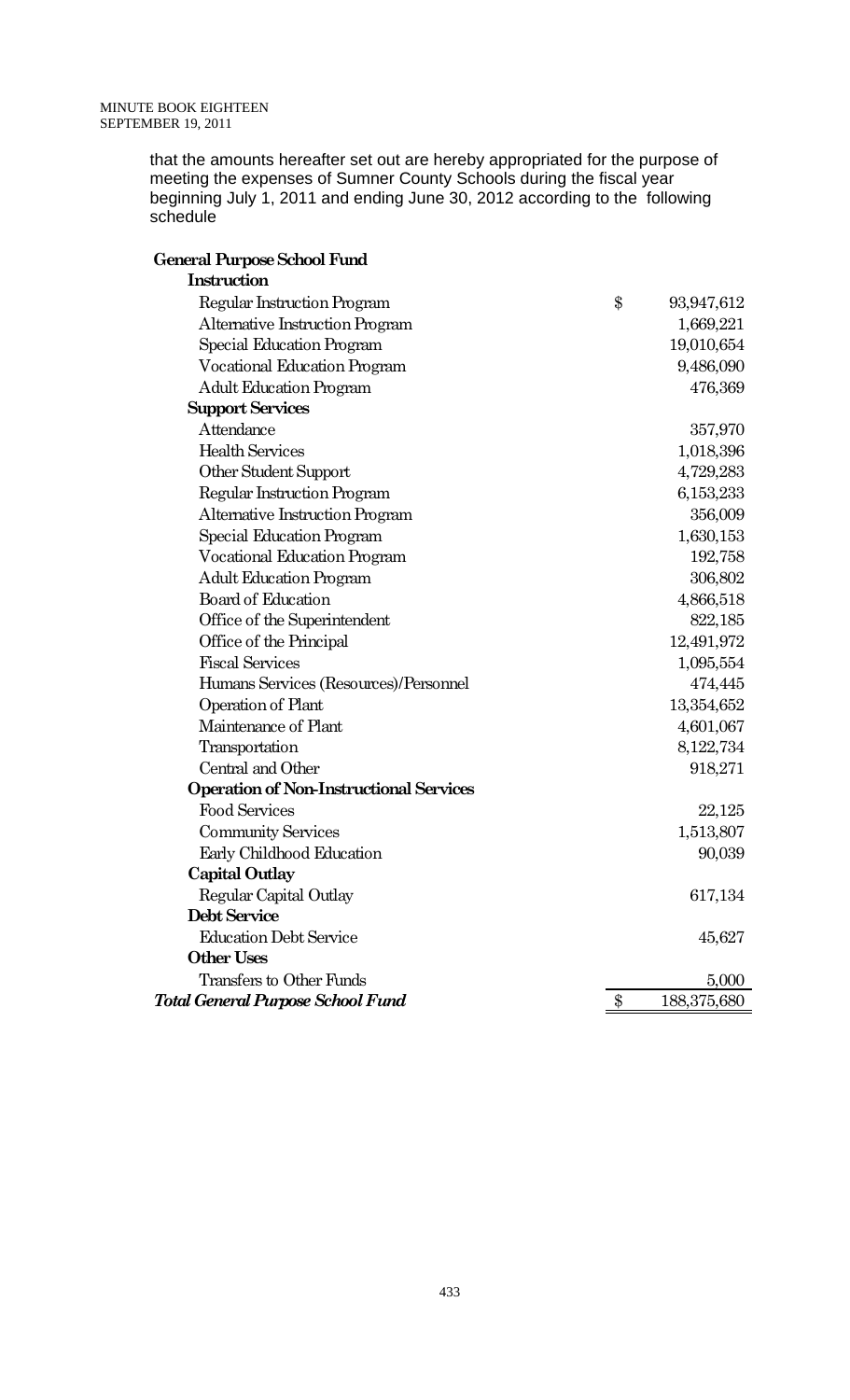| Central Cafeteria Fund                    |       |            |
|-------------------------------------------|-------|------------|
| Food Service                              | \$    | 12,126,641 |
| Total Central Cafeteria Fund              | \$    | 12,126,641 |
| <b>Endowment Fund</b>                     |       |            |
| Endowment Fund                            | \$    | 5,000      |
| <b>Total Endowment Fund</b>               | \$    | 5,000      |
| <b>School Federal Projects Fund</b>       |       |            |
| Instruction                               |       |            |
| Regular Instruction Program               | \$    | 4,980,263  |
| <b>Alternative Instruction Program</b>    |       | 30,315     |
| Special Education Program                 |       | 4,024,510  |
| Vocational Education Program              |       | 287,338    |
| <b>Support Services</b>                   |       |            |
| <b>Health Services</b>                    |       | 108,540    |
| Other Student Support                     |       | 127,493    |
| Regular Instruction Program               |       | 1,694,444  |
| <b>Special Education Program</b>          |       | 1,370,959  |
| Vocational Education Program              |       | 2,000      |
| Transportation                            |       | 118,470    |
| <b>Other Uses</b>                         |       |            |
| Other Uses (Transfers)                    |       | 59,811     |
| <b>Total School Federal Projects Fund</b> | $\$\$ | 12,804,143 |
|                                           |       |            |

 **BE IT FURTHER RESOLVED,** by Resolution Number 0206-04, the Sumner County Board of County Commissioners, pursuant to Section 13, Subsection (e)(1) of Private Acts 2002, Chapter 113, that if the need shall arise, the Budget Committee, with the approval of any official, head of any department or division which may be affected, may transfer any amount within any major appropriation category. Also, the approval of the County Board of Commissioners must be obtained as required by law for transfers between major appropriation categories within the same fund. The School Director must also receive the approval of the Board of Education for transfers within each major appropriation category of the budget and the approval of the Sumner County Board of Commissioners for transfers between these major categories as required by law. Aforesaid authorization shall clearly state the reasons for the transfer, but this provision shall in no case whatsoever be construed as authorizing transfers from one fund to another but shall apply solely to transfers within a certain fund.

 **BE IT FURTHER RESOLVED** that any appropriations made by this resolution, which cover the same purpose for which a specific appropriation is made by statute, are made in lieu of but not in addition to said statutory appropriation. The salary, wages, or remuneration of each officer, employee, or agent of the County shall not be in excess of the amounts authorized by existing law or as set forth in the estimate of expenditures which accompanies this resolution. Provided, however, that appropriations for such salaries, wages or other remuneration hereby authorized shall in no case be construed as permitting expenditures for an office, agency, institution, division or department of the County in excess of the appropriation made herein for such office, agency, institution, division or department of the County. Such appropriation shall constitute the limit to the expenditures of any office, agency, institution, division or department for the fiscal year ending June 30, 2012. The aggregate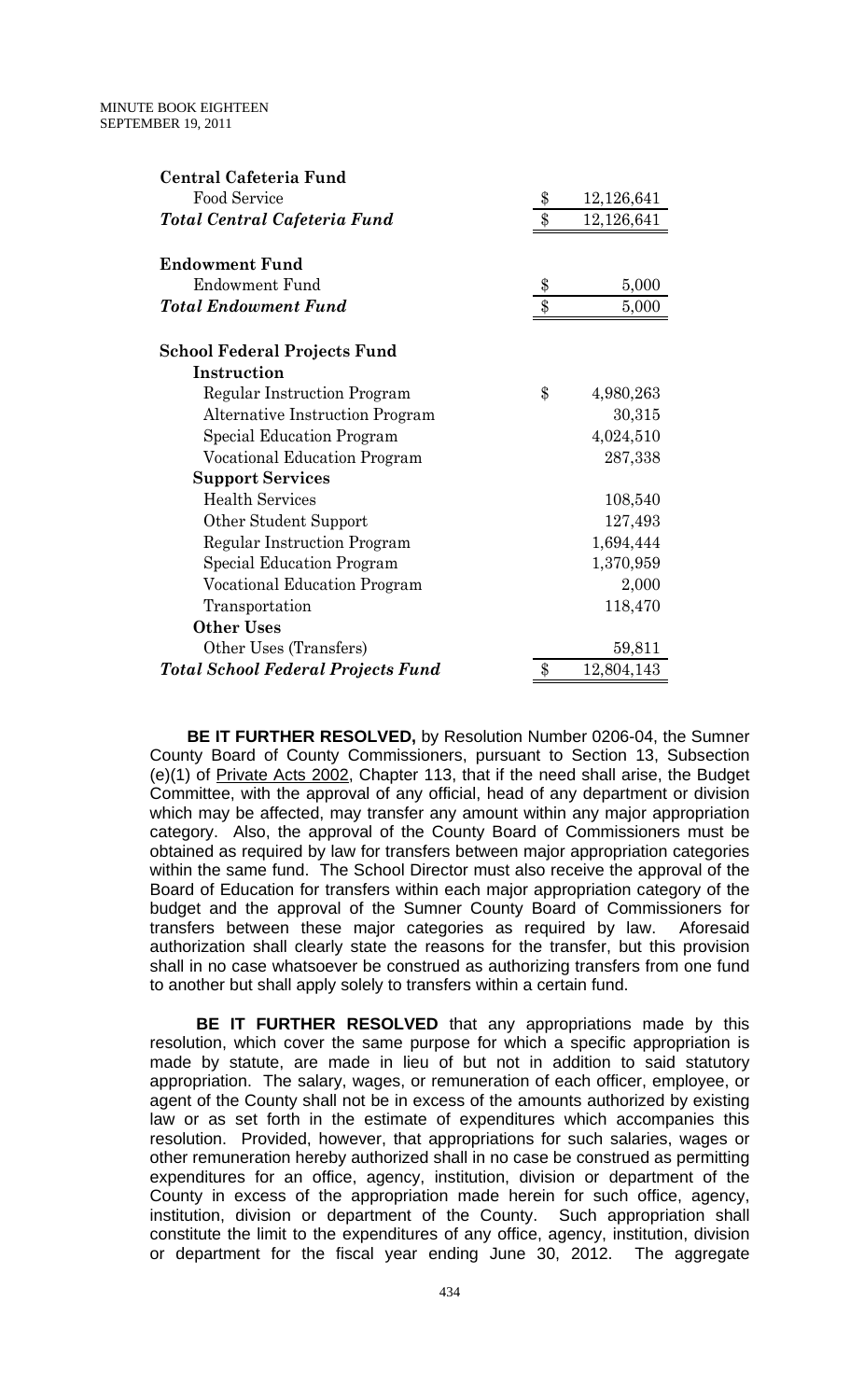expenditures for any item of appropriation shall in no instance be more than the amount herein appropriated for such item.

 **BE IT FURTHER RESOLVED** that the detailed "General Purpose School Fund Draft Budget, School Nutrition Draft Budget, Endowment Fund Draft Budget and the Federal Projects Draft Budget" for the Fiscal Year Ended June 30, 2012 are adopted by reference for line-item detail.

**BE IT FURTHER RESOLVED** that any resolution which may hereafter be presented to the Sumner County Board of Commissioners providing for appropriations in addition to those made by this Budget Appropriation Resolution shall specifically provide sufficient revenue or other funds, actually to be provided during the fiscal year in which the expenditure is to be made, to meet such additional appropriations.

**BE IT FURTHER REOLVED** that the County Executive and the County Clerk are hereby authorized to borrow money on revenue anticipation notes, provided such notes are first approved by the Director of Local Finance, to pay for the expenses herein authorized until the taxes and other revenue for the fiscal year 2011-2012 have been collected. The proceeds of loans for each individual fund shall not exceed 60% of the appropriations of each individual fund and shall be used only to pay the expenses and other requirements of the fund for which the loan is made. The loan shall be paid out of revenue from the fund for which money is borrowed. The notes evidencing the loans authorized under this section shall be issued under the applicable sections of Title 9, Chapter 21, Tennessee Code Annotated. Said notes shall be signed by the County Executive and countersigned by the County Clerk and shall mature and be paid in full without renewal no later than June 30, 2012.

 **BE IT FURTHER RESOLVED** that the delinquent county property taxes for the year 2010 and prior years and the interest and penalty thereon collected during the year ending June 30, 2012 shall be apportioned to the various County funds according to the subdivision of the tax levy for the year 2010. The Clerk and Master and the Trustee are hereby authorized and directed to make such apportionment accordingly.

 **BE IT FURTHER RESOLVED** that all unencumbered balances of appropriations remaining at the end of the fiscal year shall lapse and be of no further effect at the end of the fiscal year at June 30, 2012.

**BE IT FURTHER RESOLVED** that any resolution or part of a resolution which has been passed by the Sumner County Board of Commissioners that is in conflict with any provision in this resolution is hereby repealed.

 **BE IT FURTHER RESOLVED** that this resolution shall take effect from and after its passage and its provisions shall be in force from and after July 1, 2011. This resolution shall be spread upon the minutes of the Sumner County Board of Commissioners.

PASSED THIS 19<sup>th</sup> DAY OF SEPTEMBER 2011. \_\_\_\_\_\_\_\_\_\_\_\_\_\_\_\_\_\_\_\_\_\_\_\_\_\_\_\_\_\_\_\_\_\_\_\_\_\_\_\_\_\_\_\_\_\_\_\_\_\_\_\_\_\_\_\_\_\_\_\_\_\_\_\_\_\_\_\_\_\_\_\_\_\_

Commissioner Hughes moved to amend the resolution to fully fund the \$5.1 million request of the Board of Education from the \$20 million Capital Fund. The motion was seconded by Commissioner LeMarbre.

 Commissioner Ring declared an indirect conflict-of-interest and stated that he would vote his conscience.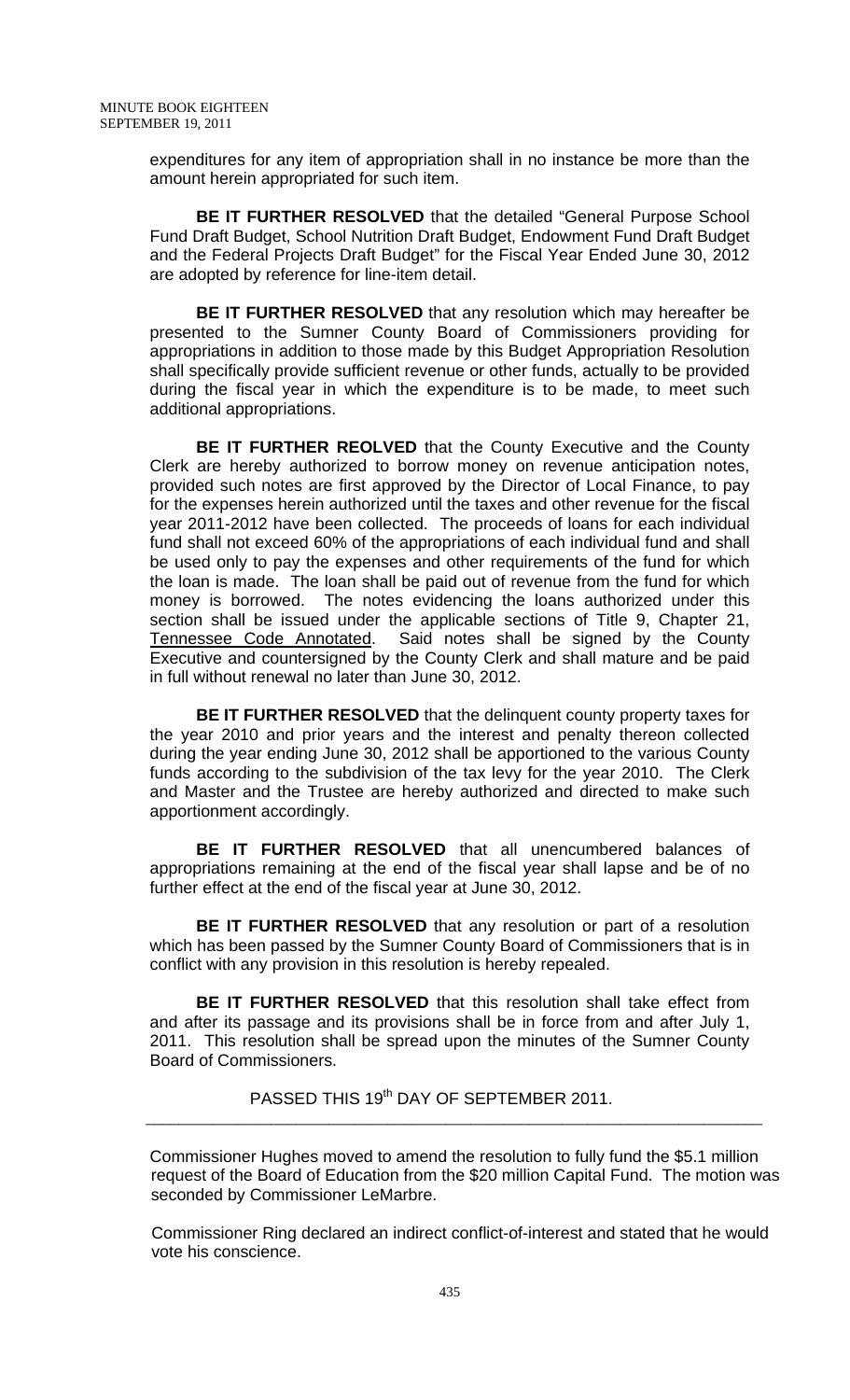Commissioner Satterfield moved, seconded by Commissioner Ring, to add \$1 million to the Board of Education budget.

Chairman Hyde recognized David Lawing, County Finance Director, who stated that the Capital Projects Fund has \$18,544,323. He said that the \$5.1 will become part of the maintenance of effort to the school system, so the County will have to continue it. After the subtraction of the \$5.1 the remaining balance is \$13,477,323. He stated that 75 percent of the interest earned is returned to the principal and 25 percent goes into a projects fund.

The electronic vote was recorded in the following manner:

## **AMEND 1109-04 TO INCREASE SCHOOL FUNDING \$5M FROM RESERVE**

| 1109-04.1    |   | Yes: 9              | <b>No: 14</b> | Abs: 0        | 09:03 PM |
|--------------|---|---------------------|---------------|---------------|----------|
| <b>Stone</b> | N | Guthrie             | Y             |               |          |
| Goode        | Y | Skidmore            | N             | P. Freels     | Ν        |
| Hyde         | N | Hughes              | Y             | Kimbrough     | Y        |
| LeMarbre     | Y | Moser               | N             | Decker        | Y        |
| Ring         |   | <b>Brown Strong</b> | Y             | Vaughn        | N        |
| F. Freels    | N | <b>Matthews</b>     | N             | <b>Harris</b> | Y        |
| Utley        | N | Graves              | N             | Satterfield   | N        |
| <b>Akins</b> | N | Taylor              | N             | Geminden      | N        |

Chairman Hyde declared the amendment failed to be approved by the body.

Commissioner Goode moved, seconded by Commissioner Decker, to amend the resolution to fund E. B. Wilson School (\$340,000.00) and the adult education program (\$278,240.00) from the Capital Fund in the amount of \$623,240.00. The source of funding was the \$18 million Capital (hospital) Fund.

Upon motion of Commissioner Brown Strong, seconded by Commissioner Matthews, the Commission vote to suspend the rules to allow Dr. Del Phillips, Director of Schools, to speak. Dr. Phillips stated that the amount designated to be cut for library clerks was \$131,700.00.

Commissioner Ring moved, seconded by Commissioner Kimbrough, to amend the amendment to restore the jobs of the library clerks in the amount of \$131,700.00.

The electronic vote was recorded in the following manner:

## **AMEND BUDGET TO INCLUDE \$131,700.00 FOR LIBRARY CLERKS**

| Y | Skidmore            | N | P. Freels         | N |
|---|---------------------|---|-------------------|---|
| N | Hughes              | Y | Kimbrough         |   |
| Y | Moser               | N | Decker            |   |
| Y | <b>Brown Strong</b> | Y | Vaughn            | N |
| N | <b>Matthews</b>     | Y | <b>Harris</b>     |   |
| N | Graves              | N | Satterfield       |   |
| Ν | Taylor              | N | Geminden          | N |
|   |                     |   | Guthrie<br>Y<br>N |   |

Chairman Hyde declared the amendment to the amendment failed to be approved by the body.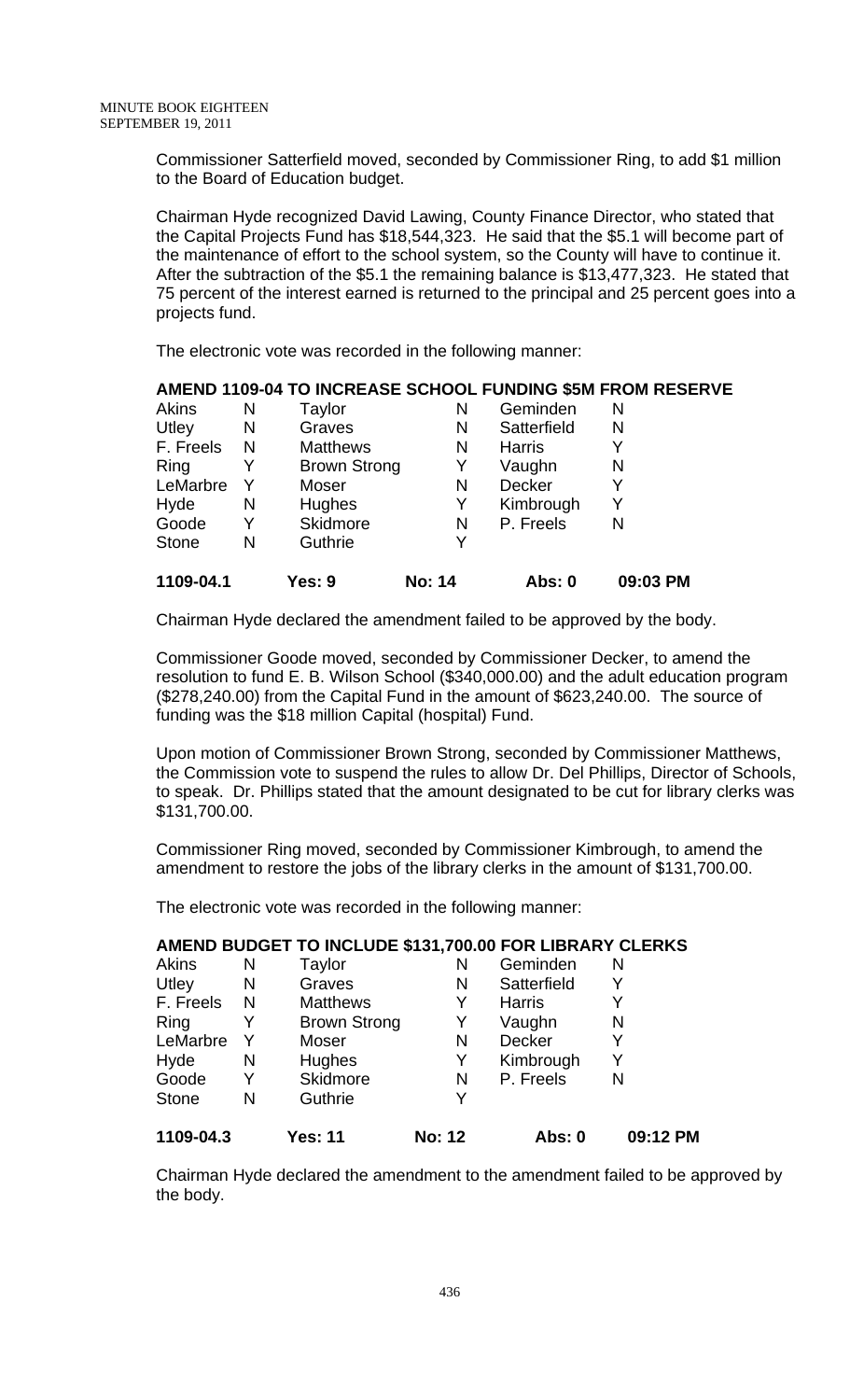Commissioner Satterfield moved, seconded by Commissioner Ring, to amend the amendment to fund an additional \$1 million to the school system from the Capital (hospital) Fund.

The electronic vote was recorded in the following manner:

# **AMEND TO INCREASE BUDGET BY \$1M FROM RESERVE**

| 1109-04.4    |   | <b>Yes: 11</b>      | <b>No: 12</b> | Abs: 0        | 09:17 PM |
|--------------|---|---------------------|---------------|---------------|----------|
| <b>Stone</b> | N | Guthrie             | Y             |               |          |
| Goode        | Y | Skidmore            | N             | P. Freels     | N        |
| Hyde         | N | <b>Hughes</b>       | Y             | Kimbrough     | Y        |
| LeMarbre     |   | Moser               | N             | Decker        |          |
| Ring         |   | <b>Brown Strong</b> | Y             | Vaughn        | N        |
| F. Freels    | N | <b>Matthews</b>     | Y             | <b>Harris</b> |          |
| Utley        | N | Graves              | N             | Satterfield   |          |
| Akins        | N | Taylor              | Ν             | Geminden      | N        |

Chairman Hyde declared the amendment to the amendments failed to be approved by the body.

Commissioner Taylor called for the question to end debate on the amendment.

The electronic vote was recorded in the following manner:

# **CALL FOR QUESTION TO END DEBATE**

| <b>QUESTION</b> |   | <b>Yes: 16</b>  | <b>No: 4</b> | Abs: 1        | 09:22 PM |
|-----------------|---|-----------------|--------------|---------------|----------|
| P. Freels       |   | <b>Stone</b>    | Y            | Guthrie       |          |
| Hughes          | Y | Goode           | Α            | Skidmore      |          |
| Moser           | N | Decker          | Y            | Hyde          |          |
| Ring            | N | Vaughn          | Y            | LeMarbre      |          |
| F. Freels       | N | <b>Matthews</b> | Y            | <b>Harris</b> |          |
| Utley           | N | Graves          | Y            | Satterfield   |          |
| Akins           |   | Taylor          |              | Geminden      |          |

Chairman Hyde declared the call for the question approved by the body.

The electronic vote on the amendment was recorded in the following manner:

# **AMEND TO INCREASE BUDGET \$623,240 FOR EB WILSON/ADULT ED**

| Akins        |   | Taylor              | N             | Geminden      | N        |
|--------------|---|---------------------|---------------|---------------|----------|
| Utley        | N | Graves              | Y             | Satterfield   | Y        |
| F. Freels    | N | <b>Matthews</b>     | Y             | <b>Harris</b> | Y        |
| Ring         |   | <b>Brown Strong</b> | Y             | Vaughn        | N        |
| LeMarbre     | Y | Moser               | N             | <b>Decker</b> | Y        |
| Hyde         | N | Hughes              | Y             | Kimbrough     | Y        |
| Goode        | Y | Skidmore            | N             | P. Freels     | N        |
| <b>Stone</b> | N | Guthrie             | Y             |               |          |
| 1109-04.2    |   | <b>Yes: 13</b>      | <b>No: 10</b> | Abs: 0        | 09:23 PM |

Chairman Hyde declared the amendment approved by the body.

Commissioner Moser stated that there was an error in the School Federal Projects Fund and yielded the floor to Mr. Lawing who stated that on Page 2 of the appropriation resolution the total was \$12,856,157.00, which agrees to the detailed budget for capital projects. When the school personnel put together the budget, they left out \$42,014. He said the total on the summary page in the amount of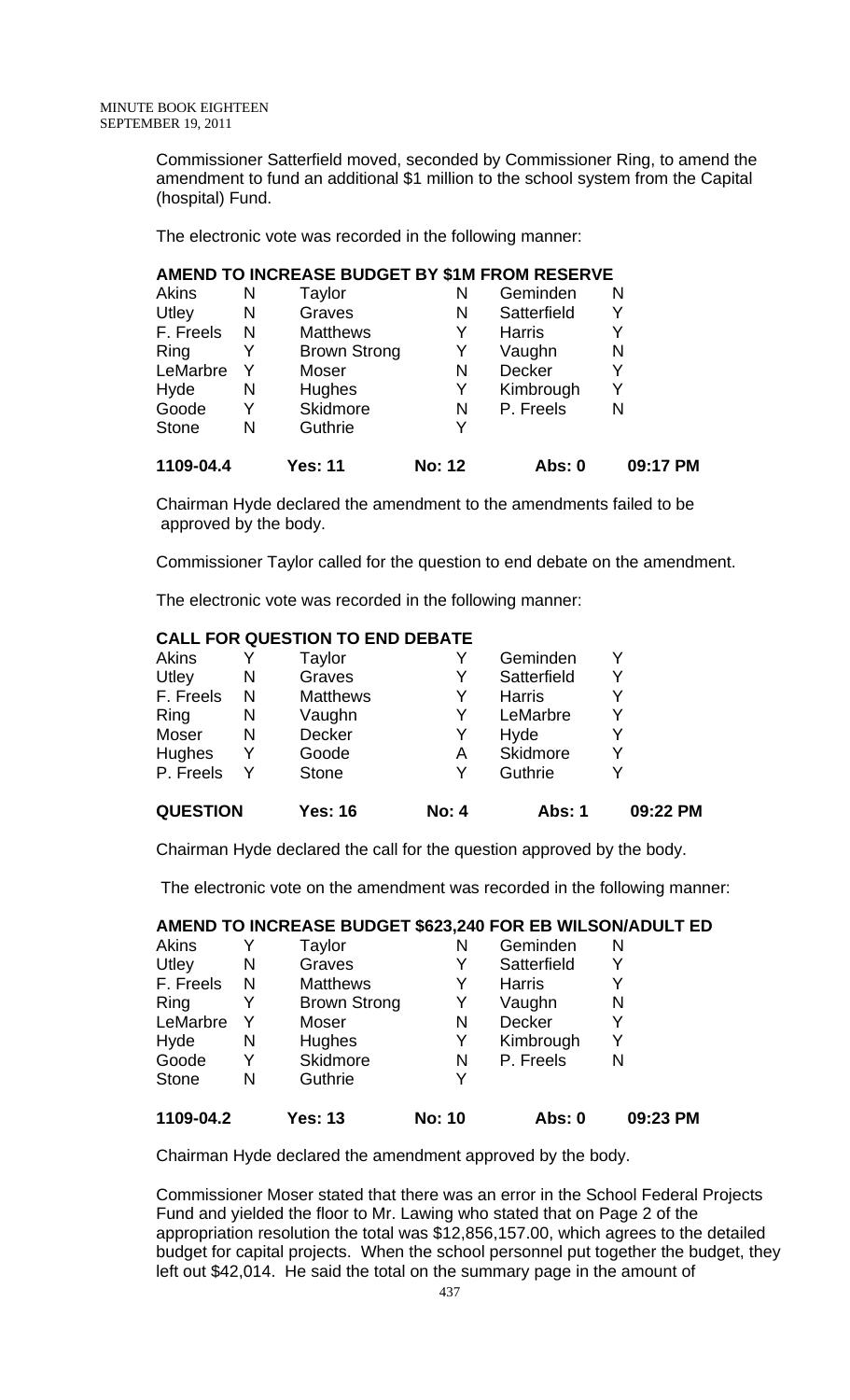\$12,804,142.00 is correct. The total and the details need to be corrected to reflect the proper amount. Commissioner Moser stated that he would like to make this a part of his motion to approve the school budget, and the one seconding the motion agreed to the change.

The electronic vote was recorded in the following manner:

| 1109-04      |   | <b>Yes: 20</b>                            | <b>No: 3</b> | Abs: 0        | 09:26 PM |
|--------------|---|-------------------------------------------|--------------|---------------|----------|
| <b>Stone</b> | N | Guthrie                                   | Y            |               |          |
| Goode        |   | Skidmore                                  | Y            | P. Freels     | N        |
| Hyde         |   | Hughes                                    | Y            | Kimbrough     | Y        |
| LeMarbre     |   | Moser                                     | Y            | <b>Decker</b> | Y        |
| Ring         |   | <b>Brown Strong</b>                       | Y            | Vaughn        | Y        |
| F. Freels    | N | <b>Matthews</b>                           | Y            | <b>Harris</b> | Y        |
| Utley        |   | Graves                                    | Y            | Satterfield   | Y        |
| <b>Akins</b> |   | Taylor                                    |              | Geminden      | Y        |
|              |   | 1109-04 APPROVE SCHOOL BUDGETS AS AMENDED |              |               |          |

Chairman Hyde declared the school budget approved by the body.

# **REPORT FROM COUNTY OFFICIALS**

\_\_\_\_\_\_\_\_\_\_\_\_\_\_\_\_\_\_\_\_\_\_\_\_\_\_\_\_\_\_\_\_\_\_\_\_\_\_\_\_\_\_\_\_\_\_\_\_\_\_\_\_\_\_\_\_\_\_\_\_\_\_

County Officials filed the following reports: County Investments, County General Fund, County Debt Service Fund, County Highway Fund, County Capital Outlay Fund, School General Purpose Fund, School Federal Projects Fund, School Food Service Fund, Employee Health Insurance Trust Fund, Employee Dental Insurance Trust Fund, Casualty Insurance Trust Fund, County Trustee Funds, Special Reports: County Dental Insurance Claim Payments, County Health Insurance Claim Payments, County Property Tax Collections, County EMS Billing/Collections/Balances, County Sales Tax Collections, County Wheel Tax Collections, County Tax Rates/Property Values and County School Loan Program Rates. Approval of the filing of these records does not certify to the accuracy of the documents.

Mr. Lawing provided a copy of the Sumner County Financial Statements to be filed with the record in the County Clerk's office.

Chairman Hyde introduced the following resolution:

### **1109-NOT A RESOLUTION TO APPROVE AND ACCEPT APPLICATIONS FOR NOTARY PUBLIC POSITIONS AND PERSONAL SURETY GUARANTORS**

 **WHEREAS,** according to the law of the State of Tennessee, an individual must apply for the office of notary public in the county of residence, or of their principal place of business; and

 **WHEREAS**, state statute requires personal sureties making bonds for Notaries publics to be approved by the Sumner County Commission; and

 **WHEREAS,** said applicant must be approved by the County Commission assembled; and

 **WHEREAS,** Bill Kemp, Sumner County Clerk, has certified according to the records of his office that the persons named on the attached listing labeled "SUMNER COUNTY NOTARY PUBLIC APPLICATIONS and SURETY GUARANTORS" have duly applied for the positions so sought; and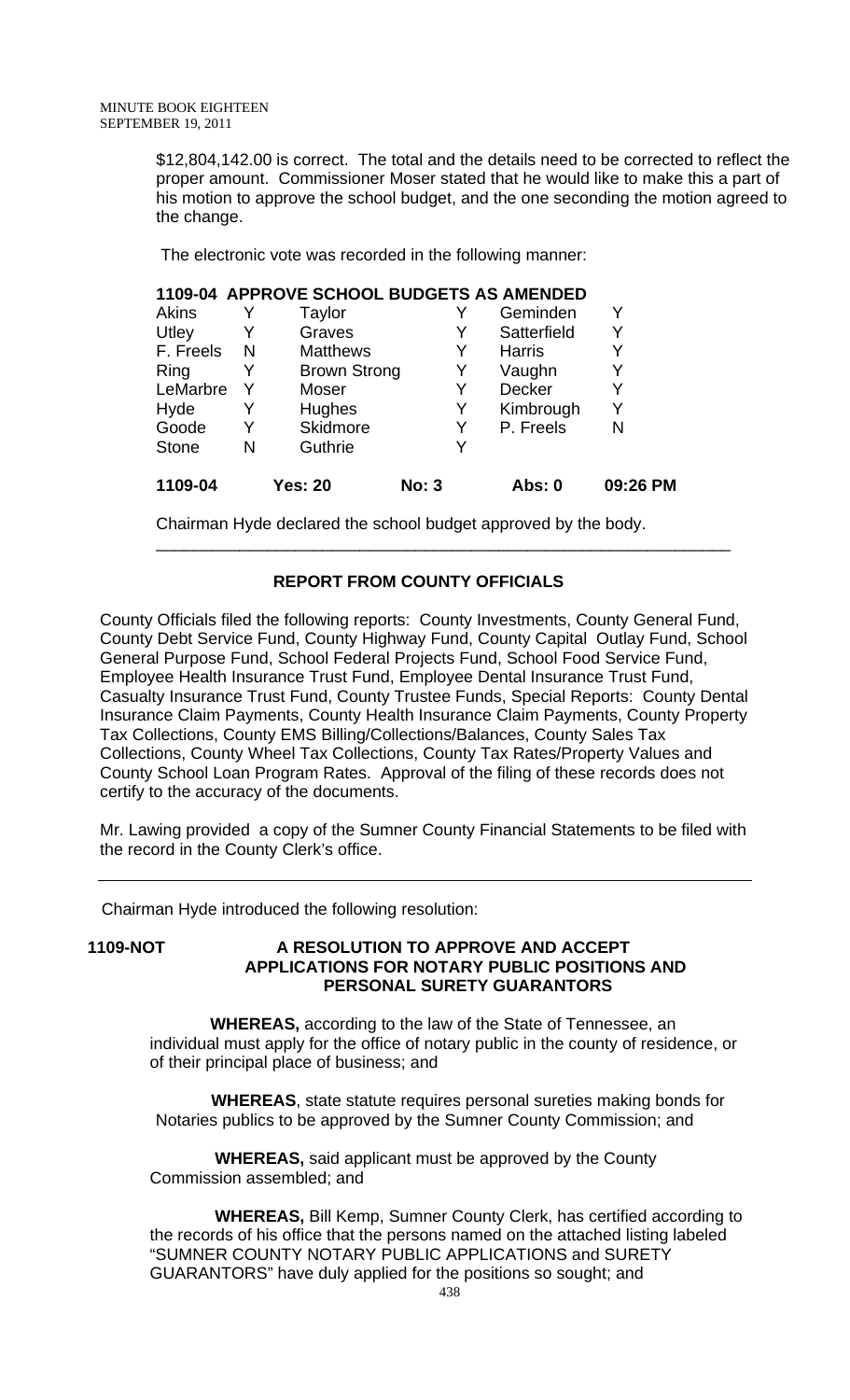# **BE IT FURTHER RESOLVED THAT THIS TAKE EFFECT FROM AND AFTER PASSAGE.**

## **NOTARIES PUBLIC TO BE ELECTED**

 **–––––––––––––––––––––––––––––––––––––––––––––––––––––––––**

CONNIE J AMONS CAROLLYNN HAILEND DEBRA S ARCHIE MICHELLE HIGHTOWER DIANE R BABBITT M J ISHAM CAROL DIANE BARNES KAY JOYCE JANICE BOONE LISA KLING MICHELLE BOWERS ID LEWIS III SONYA M BRANHAM ANN MAYNARD LORI BUIE ALANNA MEADOR BRUCE ALLEN CARTER GLORIA ALLMAN MOORE JESSE J CASKEY III GREG PARNELL DONNA F CLEMONS SHARON POOLE SUSAN KAY COHAN JANICE Q RAY JESSICA DAY LAURA ANN SAWYERS KAREN DICKERSON RUSSELL S SHEPHARD TONYA DONOHO BEVERLY SHILLINGFORD CALLIE M DOWLEN MARIA JESUSA SMITH CHRISTINE DROWNS LISA G SMITH NANCY E FERGUSON SHERRIE L. SORRELLS JAMES P FITE CONNIE TAYLOR MELINDA GAIL GENTRY DARRELL G TROUTT DENA GIBSON JANET WALKER RACHEL G GODZIEJEWSKI MARK C. WALKER

 PERSONAL SURETY JERRY W PIKE SR WILLIAM K BARRETT

 Upon motion of Commissioner Skidmore, seconded by Commissioner Ring, voting was recorded in the following manner:

**\_\_\_\_\_\_\_\_\_\_\_\_\_\_\_\_\_\_\_\_\_\_\_\_\_\_\_\_\_\_\_\_\_\_\_\_\_\_\_\_\_\_\_\_\_\_\_\_\_\_\_\_\_\_\_\_\_\_\_\_\_\_** 

|   |                     |          |               |                                               | 09:27 PM |
|---|---------------------|----------|---------------|-----------------------------------------------|----------|
| Y |                     |          |               |                                               |          |
| Y |                     | Y        | <b>Stone</b>  | Α                                             |          |
| Y | Hughes              | Y        | Kimbrough     | Α                                             |          |
|   | Moser               | Y        | <b>Decker</b> | Υ                                             |          |
|   | <b>Brown Strong</b> | Y        | Vaughn        | Y                                             |          |
| Y | <b>Matthews</b>     | Y        | <b>Harris</b> | Y                                             |          |
| Y | Graves              | Y        | Satterfield   | Y                                             |          |
|   | Taylor              | Y        | Geminden      |                                               |          |
|   |                     | Skidmore |               | 1109-NOTARY<br><b>Yes: 20</b><br><b>No: 0</b> | Abs: 2   |

Chairman Hyde declared the election of Notaries Public by the body.

# **COMMITTEE ON COMMITTEES**

 $\overline{\phantom{a}}$  , and the contribution of the contribution of the contribution of the contribution of the contribution of  $\overline{\phantom{a}}$ 

 Commissioner Stone stated that the Committee on Committees deferred the Board of Tourism replacement for the Commission Chairman.

 $\overline{\phantom{a}}$  , and the contribution of the contribution of the contribution of the contribution of the contribution of  $\overline{\phantom{a}}$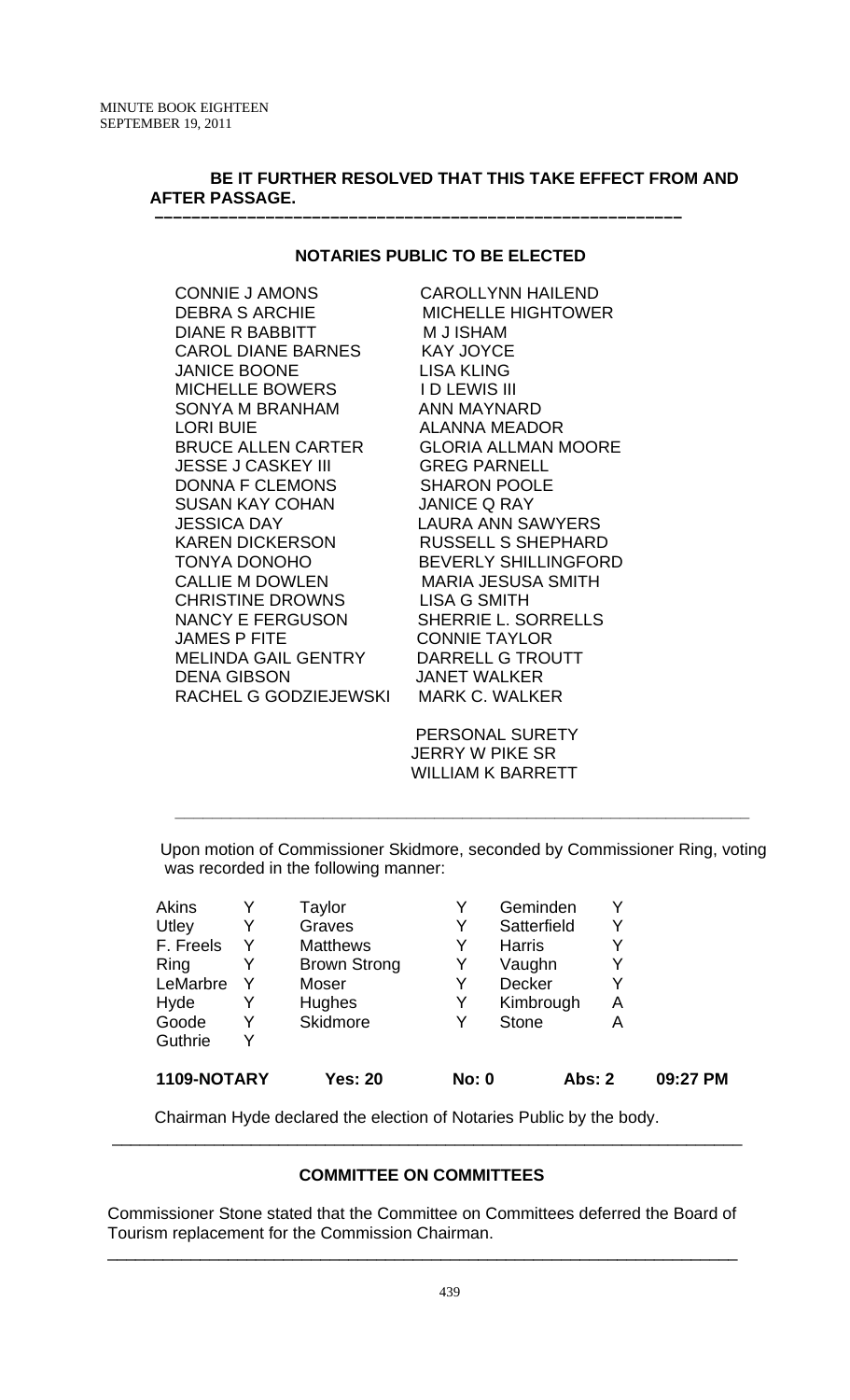## **RECESS**

Commissioner Stone moved, seconded by Commissioner Goode, to recess for five minutes. The motion carried and Chairman Hyde declared a five-minute recess at 9:30 p.m. The Commission reconvened at 9:38 p.m.

\_\_\_\_\_\_\_\_\_\_\_\_\_\_\_\_\_\_\_\_\_\_\_\_\_\_\_\_\_\_\_\_\_\_\_\_\_\_\_\_\_\_\_\_\_\_\_\_\_\_\_\_\_\_\_\_\_\_\_\_\_\_\_\_\_\_\_\_\_\_

# **COMMITTEE ON COMMITTEES**

Commissioner Stone nominated, seconded by Commissioner Vaughn, Commissioners Pospisil, Moser, Frank Freels and Graves to serve on the Financial Management Act of 1981. Chairman Hyde recognized Commissioner Hughes who nominated, seconded by Commissioner Satterfield, Commissioners Kimbrough, Moser, Graves and Guthrie. Chairman Hyde asked if there were other nominations and seeing none, he declared nominations ceased.

Clerk Kemp noted that Slate 1 was represented by the green button and Slate 2 by the red button.

The electronic vote was recorded in the following manner:

|               |    | FIN MGT COMMITTEE SLATE1 GREEN SLATE2 RED |               |               |          |
|---------------|----|-------------------------------------------|---------------|---------------|----------|
| Akins         | N  | Taylor                                    |               | Geminden      | Y        |
| Utley         | N  | Graves                                    | Y             | Satterfield   | N        |
| F. Freels     | Y. | <b>Matthews</b>                           | N             | <b>Harris</b> | N        |
| Ring          | N  | <b>Brown Strong</b>                       | N             | Vaughn        | Y        |
| LeMarbre      | N  | Moser                                     | Y             | <b>Decker</b> | N        |
| Hyde          | Y  | Hughes                                    | N             | Kimbrough     | N        |
| Goode         | N  | Skidmore                                  | Y             | P. Freels     | Y        |
| <b>Stone</b>  | Y  | Guthrie                                   | N             |               |          |
| <b>FINMGT</b> |    | <b>Yes: 10</b>                            | <b>No: 13</b> | <b>Abs: 0</b> | 09:41 PM |

Chairman Hyde declared the election of Slate 2 . Commissioners Moser, Graves, Hughes and Kimbrough were elected to the Financial Management Committee of 1981.

\_\_\_\_\_\_\_\_\_\_\_\_\_\_\_\_\_\_\_\_\_\_\_\_\_\_\_\_\_\_\_\_\_\_\_\_\_\_\_\_\_\_\_\_\_\_\_\_\_\_\_\_\_\_\_\_\_\_\_\_\_\_\_\_\_\_\_\_\_\_\_\_\_\_\_

Commissioner Stone nominated, and was duly seconded, Commissioners Pospisil, Moser, Frank Freels and Graves to serve on the Financial Management Act of 2002. Hearing no other nominations, Chairman Hyde closed nominations and declared, upon voice vote, the election of the Committee members. Commissioner Goode requested that his vote be shown as voting against the slate.

\_\_\_\_\_\_\_\_\_\_\_\_\_\_\_\_\_\_\_\_\_\_\_\_\_\_\_\_\_\_\_\_\_\_\_\_\_\_\_\_\_\_\_\_\_\_\_\_\_\_\_\_\_\_\_\_\_\_\_\_\_\_\_\_\_\_\_\_\_\_\_\_\_\_

 Commissioner Stone brought forth the nomination of Betty Kingery to replace Gail Eller who resigned her position. He so moved and was duly seconded to approve the appointment of Ms. Kingery. The motion carried upon voice vote of the body.

\_\_\_\_\_\_\_\_\_\_\_\_\_\_\_\_\_\_\_\_\_\_\_\_\_\_\_\_\_\_\_\_\_\_\_\_\_\_\_\_\_\_\_\_\_\_\_\_\_\_\_\_\_\_\_\_\_\_\_\_\_\_\_\_\_\_\_\_\_\_\_\_\_\_

Commissioner Stone brought forth the recommendation of Dr. Charles Brewton to replace John Pennington who resigned his position on the Sumner County Board of Tourism. Commissioner Stone moved, seconded by Commissioner LeMarbre, to approve the appointment of Mr. Brewton. The motion carried upon voice vote of the body.

Commissioner Stone brought forth the recommendation from the County Executive of Daniel R. Koulianos to replace H.G. Kirby who resigned his position on the Health and Safety Board. Another recommendation was James Flockencier to replace Terry Fisher on the Health and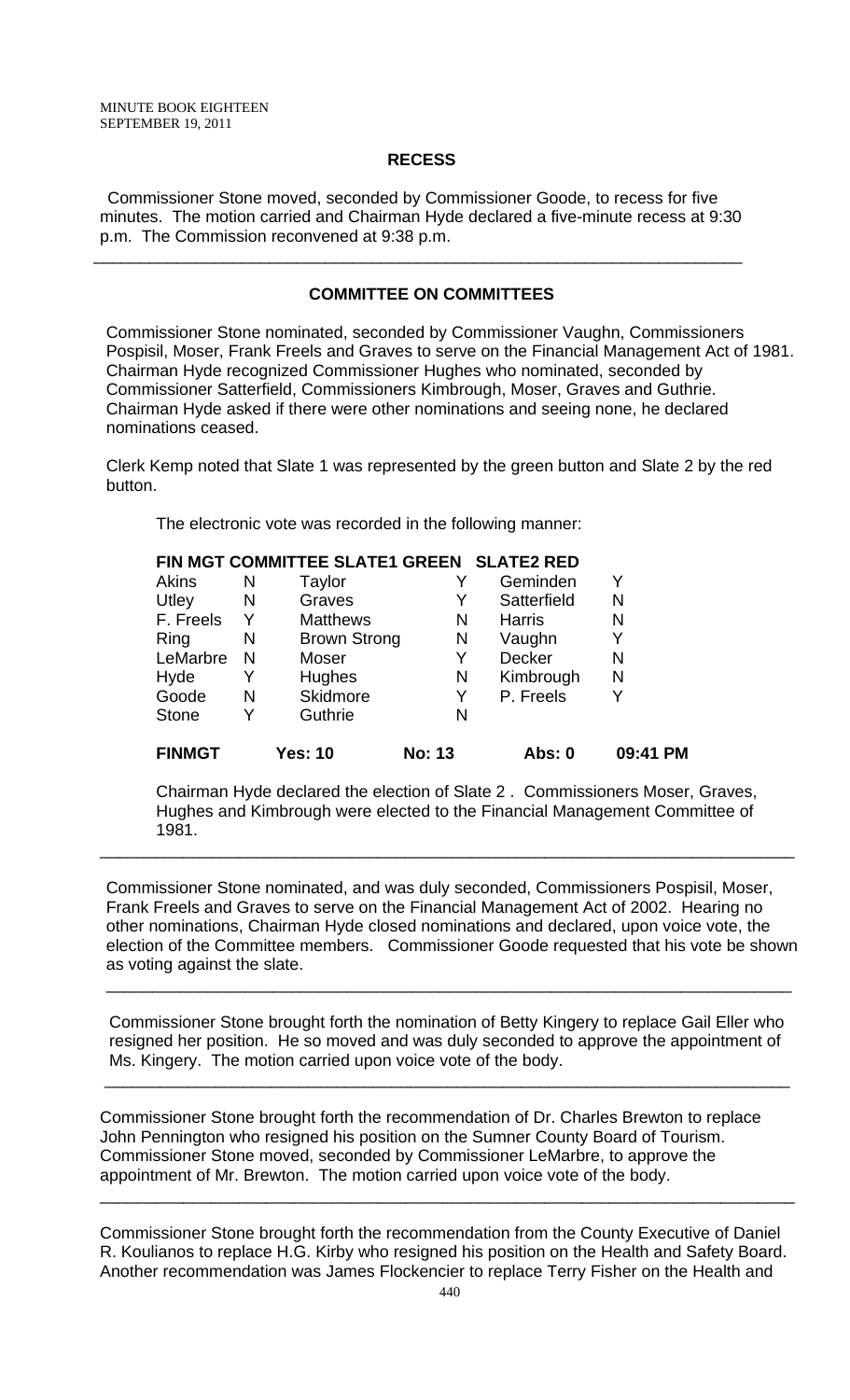Safety Board. Commissioner Stone so moved, seconded by Commissioner LeMarbre, the Commission voted to approve the appointments of Mr. Koulianos and Mr. Flockencier.

\_\_\_\_\_\_\_\_\_\_\_\_\_\_\_\_\_\_\_\_\_\_\_\_\_\_\_\_\_\_\_\_\_\_\_\_\_\_\_\_\_\_\_\_\_\_\_\_\_\_\_\_\_\_\_\_\_\_\_\_\_\_\_\_\_\_\_\_\_\_\_\_\_\_\_

## **HIGHWAY COMMISSION**

There was no report from the Highway Commission.

# **EDUCATION COMMITTEE**

**\_\_\_\_\_\_\_\_\_\_\_\_\_\_\_\_\_\_\_\_\_\_\_\_\_\_\_\_\_\_\_\_\_\_\_\_\_\_\_\_\_\_\_\_\_\_\_\_\_\_\_\_\_\_\_\_\_\_\_\_\_\_\_\_\_\_\_\_\_** 

There was no report from the Education Committee.

# **GENERAL OPERATIONS COMMITTEE**

**\_\_\_\_\_\_\_\_\_\_\_\_\_\_\_\_\_\_\_\_\_\_\_\_\_\_\_\_\_\_\_\_\_\_\_\_\_\_\_\_\_\_\_\_\_\_\_\_\_\_\_\_\_\_\_\_\_\_\_\_\_\_\_\_\_\_\_\_\_** 

Commissioner Skidmore introduced the following resolution and moved for its approval. The motion was seconded by Commissioner Matthews.

## **1109- 12 A RESOLUTION APPROVING THE BID OF CIVIL CONSTRUCTORS, INC. FOR THE STATION CAMP GREENWAY PROJECT, PHASE TWO**

**BE IT RESOLVED BY,** the Sumner County Board of County Commissioners meeting in regular session on this the  $19<sup>th</sup>$  of September, 2011 that this body does hereby accept the bid of Civil Constructors, Inc. as the low bid with funding to be provided from various grants, road funds and previously allocated funds as shown on the attached documents.

\_\_\_\_\_\_\_\_\_\_\_\_\_\_\_\_\_\_\_\_\_\_\_\_\_\_\_\_\_\_\_\_\_\_\_\_\_\_\_\_\_\_\_\_\_\_\_\_\_\_\_\_\_\_\_\_\_\_\_\_\_\_\_\_

The electronic vote was recorded in the following manner:

## **APPROVE GREENWAY CONTRACTOR**

| 1109-12         | <b>Yes: 21</b> | <b>No: 0</b> | Abs: 0    | 09:46 PM |
|-----------------|----------------|--------------|-----------|----------|
| P. Freels       | <b>Stone</b>   | Y            | Guthrie   | Y        |
| Kimbrough Y     | Goode          | Y            | Skidmore  | Y        |
| <b>Decker</b>   | Hyde           | Y            | Hughes    | Y        |
| Vaughn          | LeMarbre       | Y            | Moser     | Y        |
| <b>Matthews</b> | <b>Harris</b>  | Y            | Ring      | Y        |
| Utley           | Graves         | Y            | F. Freels | Y        |
| <b>Akins</b>    | Taylor         |              | Geminden  | Y        |

Chairman Hyde declared the resolution approved by the body.

# **EMERGENCY SERVICES COMMITTEE**

**\_\_\_\_\_\_\_\_\_\_\_\_\_\_\_\_\_\_\_\_\_\_\_\_\_\_\_\_\_\_\_\_\_\_\_\_\_\_\_\_\_\_\_\_\_\_\_\_\_\_\_\_\_\_\_\_\_\_\_\_\_\_\_\_\_\_\_\_\_** 

There was no report from the Emergency Services Committee.

# **PUBLIC SERVICES COMMITTEE**

**\_\_\_\_\_\_\_\_\_\_\_\_\_\_\_\_\_\_\_\_\_\_\_\_\_\_\_\_\_\_\_\_\_\_\_\_\_\_\_\_\_\_\_\_\_\_\_\_\_\_\_\_\_\_\_\_\_\_\_\_\_\_\_\_\_\_\_\_\_** 

**\_\_\_\_\_\_\_\_\_\_\_\_\_\_\_\_\_\_\_\_\_\_\_\_\_\_\_\_\_\_\_\_\_\_\_\_\_\_\_\_\_\_\_\_\_\_\_\_\_\_\_\_\_\_\_\_\_\_\_\_\_\_\_\_\_\_\_\_** 

There was no report from the Public Services Committee.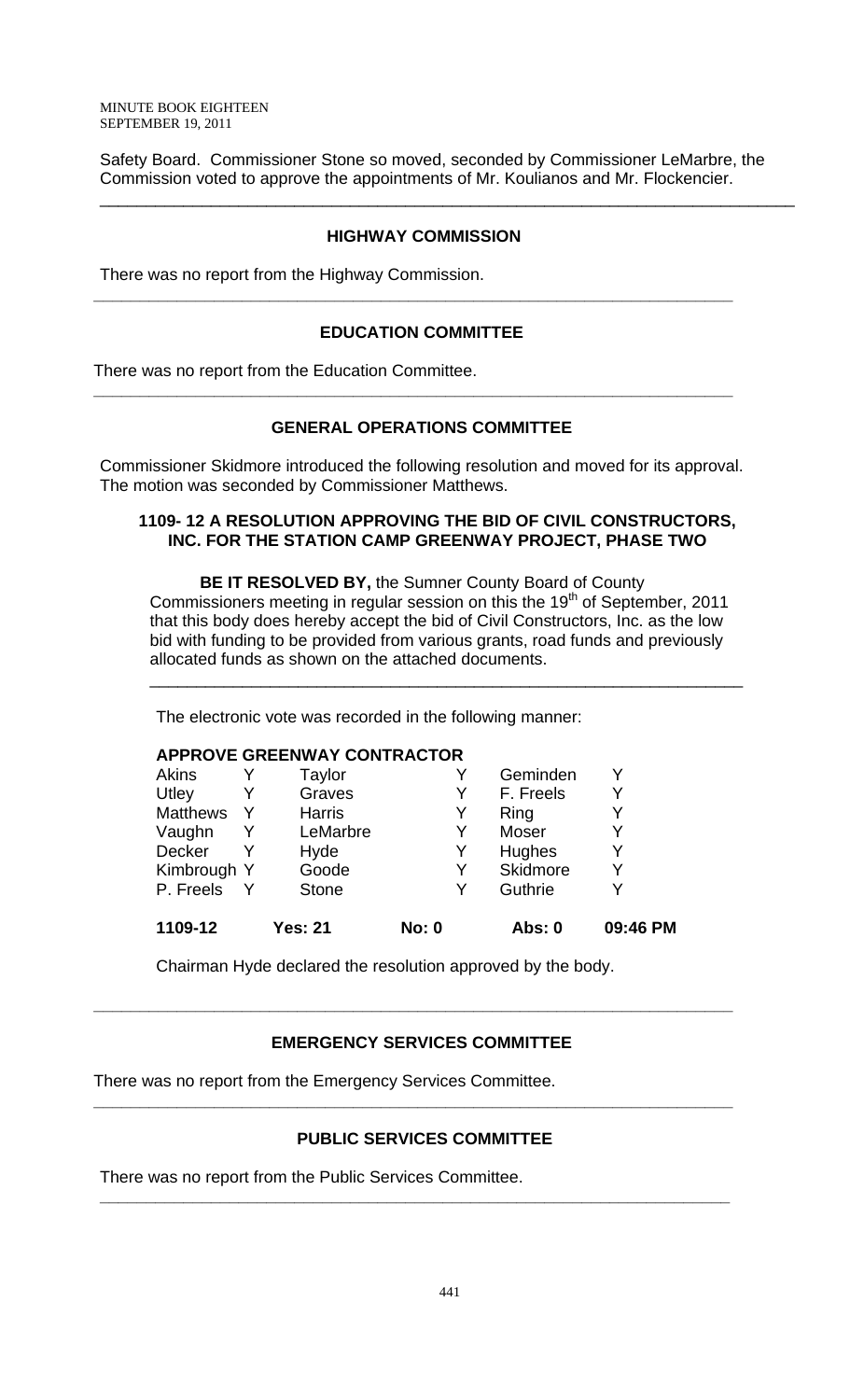## **LEGISLATIVE COMMITTEE**

Commissioner Decker introduced the following resolution and moved for its approval. The motion was seconded by Commissioner Frank Freels.

## **1109-01 A RESOLUTION STATING OPPOSITION TO ALL EFFORTS OF THE UNITED STATES ARMY CORPS OF ENGINEERS OR ANY AGENCY TO CHARGE FEES TO UTILITY ENTITIES WHICH PUMP WATER OUT OF OLD HICKORY LAKE OR ITS SUPPORTING WATER SOURCES**

**WHEREAS**, Sumner County relies on the Cumberland River, Old Hickory Lake and Old Hickory Dam and the utility districts which serve the citizens of these cities and counties use these waterways as the source of water and services; and

**WHEREAS**, Old Hickory Lake and the supporting waterways have for decades been the source of natural collection of resources for the areas and have served as a priceless supply of water for our daily needs and activities; and

**WHEREAS,** this free natural resource should not become a source of income for the federal government nor an arbitrary tax or fee collected to pay for services not received nor used by the citizens of Sumner County; and

**WHEREAS**, Sumner County and the numerous citizens of its communities are concerned, not only for today's population and economic impact of additional costs, but how fees and the authority to charge same, could impact future generations.

**NOW, THEREFORE, BE IT RESOLVED** by the Sumner County Board of County Commissioners meeting in regular session on this the  $19<sup>th</sup>$  day of September, 2011 that this body firmly requests that any plan to charge a storage rate, tax, cost or withdrawal fee for the usage of water from Old Hickory Lake be brought to an end and prohibited; and

**BE IT FURTHER RESOLVED** that any efforts, by the U.S. Army Corps of Engineers or any other federal agency, to create a charge or fee for the use or storage, be abandoned; and

**BE IT FURTHER RESOLVED** that this body strongly asks our leaders at the state and national level to oppose, through every means available, any efforts to charge a fee to any utility entity which pumps water out of Old Hickory Lake or its supporting water sources; and

**BE IT FURTHER RESOLVED** that this body further encourages our state and federal representatives to draft, present and support legislative to discontinue any such future plan; and

**BE IT FURTHER RESOLVED** that this body directs the County Executive to seek assistance from our federal representatives in Washington in order that they can express our objection to these proposed regulations; and

**BE IT FURTHER RESOLVED** that the County Executive is to discuss with other government entities the idea of forming a cooperative organization to fight this endeavor with whatever means necessary, including undertaking judicial proceedings.

The electronic vote was recorded in the following manner: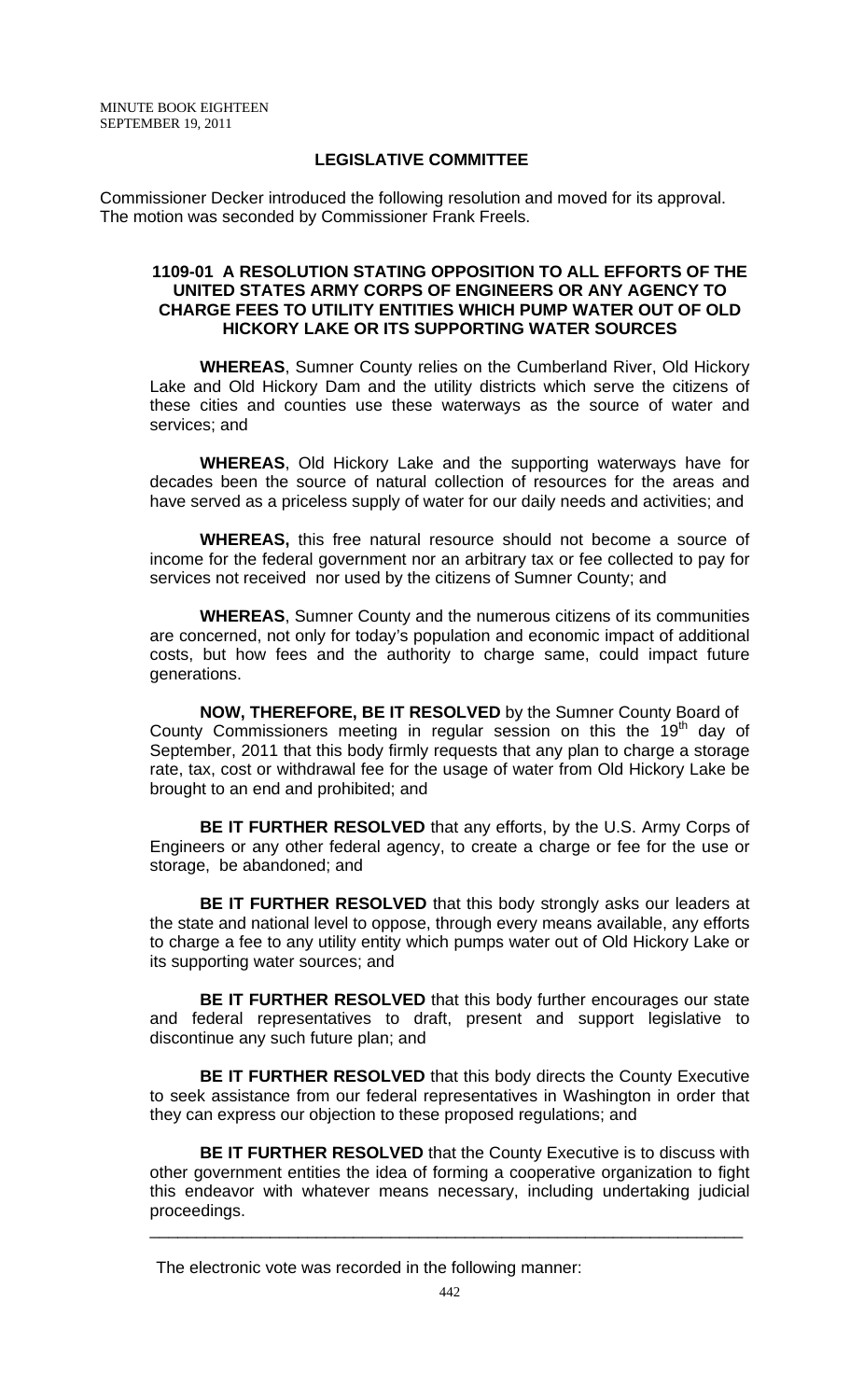| 1109-01      |   | <b>Yes: 23</b>      | <b>No: 0</b> | Abs: 0        | 09:48 PM |
|--------------|---|---------------------|--------------|---------------|----------|
| <b>Stone</b> | v | Guthrie             | Y            |               |          |
| Goode        |   | Skidmore            | Y            | P. Freels     | Y        |
| Hyde         |   | <b>Hughes</b>       | Y            | Kimbrough     | Y        |
| LeMarbre     |   | Moser               | Y            | Decker        | Y        |
| Ring         |   | <b>Brown Strong</b> | Y            | Vaughn        | Y        |
| F. Freels    | Y | <b>Matthews</b>     | Y            | <b>Harris</b> | Y        |
| Utley        |   | Graves              | Y            | Satterfield   | Y        |
| Akins        |   | Taylor              |              | Geminden      |          |

Chairman Hyde declared the resolution approved by the body.

## **BUDGET COMMITTEE**

Commissioner Moser yielded the floor to Mr. Lawing who reported that a report regarding Westmoreland Expo was available in his office and provided to the Budget Committee for its review. This included the business plan and the audit review.

\_\_\_\_\_\_\_\_\_\_\_\_\_\_\_\_\_\_\_\_\_\_\_\_\_\_\_\_\_\_\_\_\_\_\_\_\_\_\_\_\_\_\_\_\_\_\_\_\_\_\_\_\_\_\_\_\_\_\_\_\_\_\_\_

\_\_\_\_\_\_\_\_\_\_\_\_\_\_\_\_\_\_\_\_\_\_\_\_\_\_\_\_\_\_\_\_\_\_\_\_\_\_\_\_\_\_\_\_\_\_\_\_\_\_\_\_\_\_\_\_\_\_\_\_\_\_\_\_\_\_\_\_\_\_\_\_\_\_\_\_\_\_\_\_\_\_\_\_\_

 Commissioner Moser introduced the following resolution and moved for its approval. The motion was seconded by Commissioner Vaughn.

### **1109-02 A RESOLUTION APPROPRIATING \$2,500.00 FROM COUNTY GENERAL FUND RESERVE TO DISCRETIONARY FUND OF THE COUNTY EXECUTIVE FOR REIMBURSEMENT OF THE MAINTENACE EXPENSES AT BLEDSOE CREEK PARK**

**BE IT RESOLVED** from the Sumner County Board of County Commissioners meeting in regular session on this the 19<sup>th</sup> day of September, 2011 that this body does hereby appropriate, \$2,500.00 from County General Fund Reserve to the Discretionary Fund of the County Executive to be used for reimbursement of maintenance expenses at Bledsoe Creek Park.

\_\_\_\_\_\_\_\_\_\_\_\_\_\_\_\_\_\_\_\_\_\_\_\_\_\_\_\_\_\_\_\_\_\_\_\_\_\_\_\_\_\_\_\_\_\_\_\_\_\_\_\_\_\_\_\_\_\_\_\_\_\_\_\_

The electronic vote was recorded in the following manner:

| Akins        |   | Taylor              |              | Geminden      |          |
|--------------|---|---------------------|--------------|---------------|----------|
| Utley        | Y | Graves              | Y            | Satterfield   | Y        |
| F. Freels    |   | <b>Matthews</b>     | Y            | <b>Harris</b> | Y        |
| Ring         |   | <b>Brown Strong</b> | Y            | Vaughn        | Y        |
| LeMarbre     |   | Moser               | Y            | Decker        | Y        |
| Hyde         | Y | Hughes              | N            | Kimbrough     | Y        |
| Goode        |   | Skidmore            | Y            | P. Freels     | Y        |
| <b>Stone</b> | v | Guthrie             | Y            |               |          |
| 1109-02      |   | <b>Yes: 22</b>      | <b>No: 1</b> | Abs: 0        | 09:50 PM |

Chairman Hyde declared the resolution approved by the body.

 Commissioner Moser introduced the following resolution and moved for its approval. The motion was seconded by Commissioner LeMarbre.